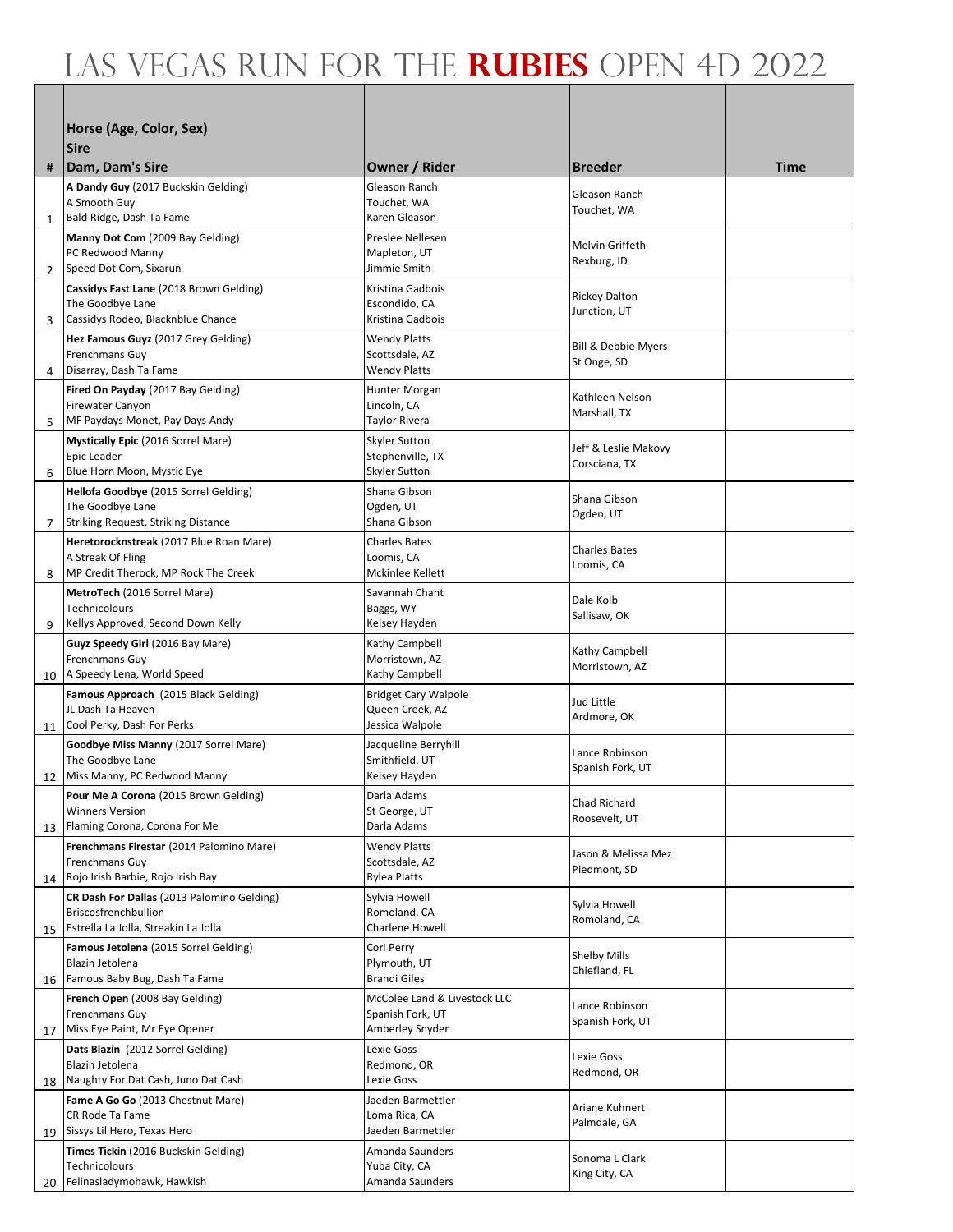|    | Horse (Age, Color, Sex)                                                        |                                            |                                            |             |
|----|--------------------------------------------------------------------------------|--------------------------------------------|--------------------------------------------|-------------|
|    | <b>Sire</b>                                                                    |                                            |                                            |             |
| #  | Dam, Dam's Sire                                                                | <b>Owner / Rider</b>                       | <b>Breeder</b>                             | <b>Time</b> |
|    | Dontcomeatmesideways (2017 Palomino Mare)                                      | Kaitlynn Bilskie                           | Shaun Smith                                |             |
|    | Aint Seen Nothin Yet<br>21 Pepper Me With Cash, The Cash Button                | Spring Creek, NE<br>Katilynn Bilskie       | Casper, WY                                 |             |
|    | CR Streakin for Gems (2017 Bay Mare)                                           | Josie McMurtrey                            |                                            |             |
|    | CR Rode Ta Fame                                                                | Abilene, TX                                | Sylvia Howell<br>Romoland, CA              |             |
| 22 | Indian Zee, Indians Image                                                      | Josie McMurtrey                            |                                            |             |
|    | Dashing Manny (2006 Palomino Gelding)<br>PC Redwood Manny                      | Paul Freed<br>Wellsville, UT               | Lance Robinson                             |             |
|    | 23 Evening Traffic, Dash Thru Traffic                                          | Kailey Mitton                              | Spanish Fork, UT                           |             |
|    | Azure Patches Fame (2017 Sorrel Gelding)<br>Azure Storm Cat                    | Shelly Terry                               | <b>Shelly Terry</b>                        |             |
|    | 24 A Patch Ta Fame, Dash Ta Fame                                               | Nephi, UT<br>Sierra Terry                  | Nephi, UT                                  |             |
|    | GG Doe C Dough (2009 Sorrel Mare)                                              | <b>Goodrich Quarter Horses</b>             | <b>Goodrich Quarter Horses</b>             |             |
|    | Twoforthedough<br>25 GG Bobbette, Hollywoodbobssummer                          | Bluebell, UT<br><b>Hadley Goodrich</b>     | Bluebell, UT                               |             |
|    | CR Okies Be Tuff (2010 Sorrel Gelding)                                         | Rachel Solov                               |                                            |             |
|    | Woody Be Tuff                                                                  | Escondido, CA                              | Center Ranch<br>Centerville, TX            |             |
| 26 | Okies Dancing, Dancing Peppy                                                   | Rachel Ward                                |                                            |             |
|    | Missdoubleyourdough (2010 Chestnut Mare)<br>Twoforthedough                     | Kristiann Jones<br>St George, UT           | <b>Billy Anderson</b>                      |             |
| 27 | Miss PR, Deregulate                                                            | <b>Taylor Jones</b>                        | Nezperce, ID                               |             |
|    | Nobilo (2011 Bay Gelding)                                                      | <b>Stacey Muto</b>                         | <b>MJ Farms</b>                            |             |
| 28 | <b>Valiant Hero</b><br>Champagne Lane, Lanes Leinster                          | Tustin, CA<br>Ashlyn Muto                  | Veguita, NM                                |             |
|    | Smoke N Jetolena (2011 Sorrel Gelding)                                         | Sarah Kieckhefer                           | Cheryl & Daniel Murray                     |             |
|    | Blazin Jetolena                                                                | Prescott, AZ                               | Green Valley, AZ                           |             |
| 29 | Miss Mucho Caliente, Smoke N Sparks<br>Fire N On Water (2011 Palomino Gelding) | Sarah Kieckhefer<br>Lacey Morse            |                                            |             |
|    | A Firewater Twist RB                                                           | Randolph, UT                               | Mary Ann & Barry Munkers<br>Lexington, OR  |             |
| 30 | Bam Bam Bars, Macho Jake                                                       | <b>Dottie Morse</b>                        |                                            |             |
|    | Shea Blazin Bay (2012 Bay Mare)<br>Blazin Jetolena                             | Steve Morgan<br>Lincoln, CA                | Lon Brest                                  |             |
|    | 31 CCR Faylene, Leroys Brown Shadow                                            | Hunter Morgan                              | Sidney, MT                                 |             |
|    | SH Especially Smooth (2012 Bay Gelding)                                        | Susan Hadley                               | Sherman & Susan Hadley                     |             |
| 32 | A Smooth Guy<br>Special Possessions, Special Leader                            | Ogden, UT<br>Susan Hadley                  | Ogden, UT                                  |             |
|    | Blazins Last Cowgirl (2012 Bay Mare)                                           | Four Taylors Ranch LLC                     | Susan Rist                                 |             |
|    | Blazin Jetolena                                                                | Lapoint, UT                                | Tucson, AZ                                 |             |
| 33 | Ronas Cowgirl, Ronas Ryon<br>Biscuit De Feu (2013 Brown Mare)                  | Melissa Taylor<br>Leanne Sine              |                                            |             |
|    | First Down French                                                              | Dewinton, AB                               | Brian & Pam Scheer<br>Ceres, CA            |             |
| 34 | High Tide, Ocean Runaway                                                       | Leanne Sine                                |                                            |             |
|    | Siraccos Fame (2012 Sorrel Mare)<br>JL Sirocco                                 | Shelly Terry<br>Nephi, UT                  | Shelly Terry                               |             |
| 35 | Docs Smooth Best, Docs Silver N Blue                                           | <b>Shelly Terry</b>                        | Nephi, UT                                  |             |
|    | Slingshot Lane (2013 Bay Mare)                                                 | Mark & Linda Jarvis                        | Mark & Linda Jarvis                        |             |
| 36 | The Goodbye Lane<br>SKS Running Faucet, Diamond Faucet                         | Spanish Fork, UT<br>Morgan Beckstrom       | Spanish Fork, UT                           |             |
|    | The Noticer (2013 Brown Gelding)                                               | Okelberry Livestock                        | <b>Bobby Cox</b>                           |             |
|    | Ivory James                                                                    | Goshen, UT                                 | Fort Worth, TX                             |             |
|    | 37 Jess Genuine, Mr Jes Perry<br>FrenchKissin Angel (2013 Buckskin Mare)       | Ann Okelberry<br>Tasha Flaczinski Enriquez |                                            |             |
|    | First Down French                                                              | Riverside, CA                              | Tasha Flaczinski Enriquez<br>Riverside, CA |             |
| 38 | Emmys Angel, Band Of Azure                                                     | Tasha Enriquez                             |                                            |             |
|    | <b>GM Splashing Proud</b> (2013 Sorrel Gelding)<br>JB Proud N Famous           | Wade & Ruth Christensen<br>Erda, UT        | Gloria Martineau                           |             |
| 39 | Splashing Sally, Striking Distance                                             | Jamie Christensen                          | Salt Lake City, UT                         |             |
|    | Goodbye Gidget (2013 Buckskin Mare)                                            | Maley Shockley                             | Helina Thomas                              |             |
| 40 | The Goodbye Lane<br>Docs Foxy Gidget, Docs Cold Cash                           | Mapleton, UT<br>Maley Shockley             | Payson, UT                                 |             |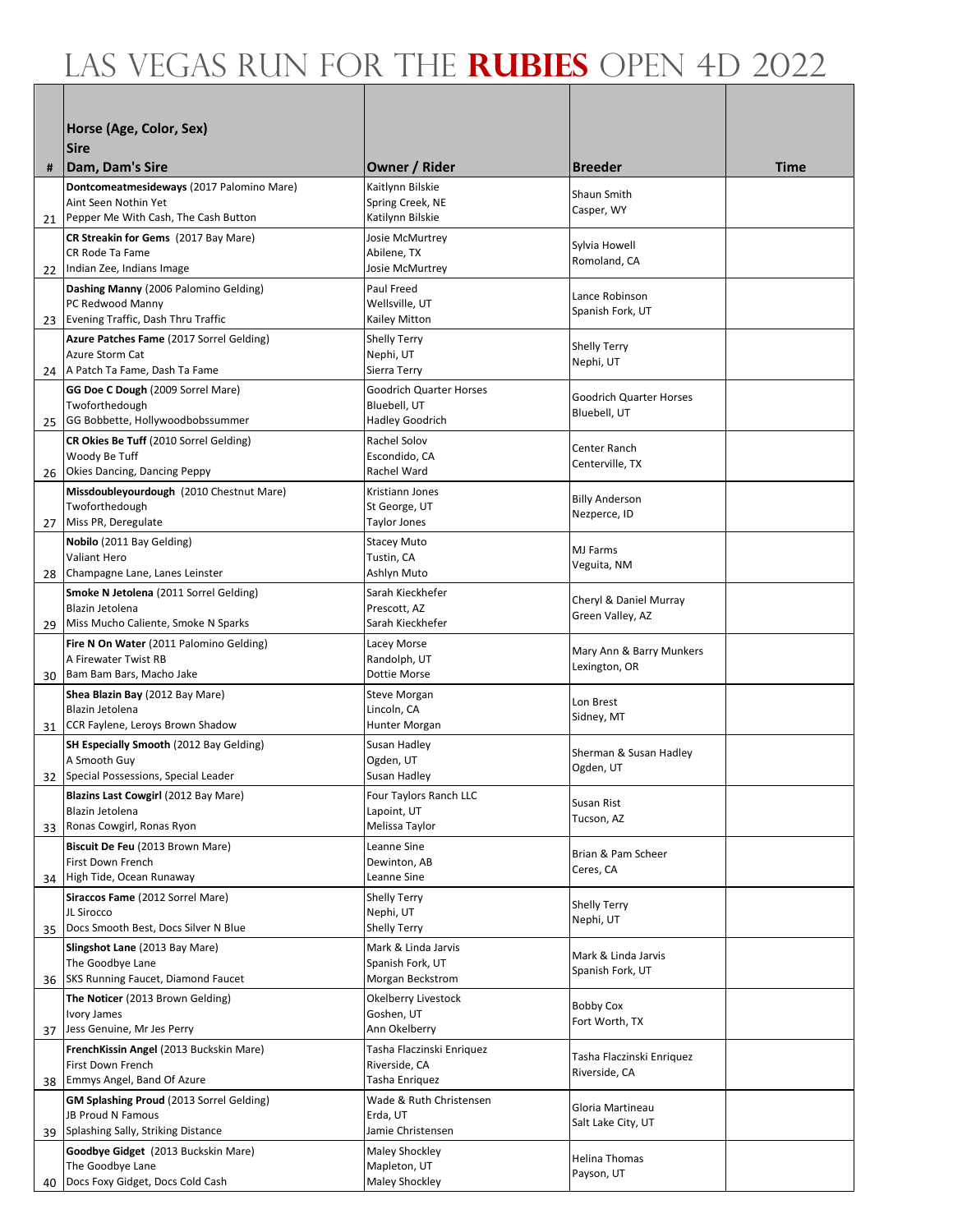|    | Horse (Age, Color, Sex)                                                     |                                          |                                                    |      |
|----|-----------------------------------------------------------------------------|------------------------------------------|----------------------------------------------------|------|
|    | <b>Sire</b>                                                                 |                                          |                                                    |      |
| #  | Dam, Dam's Sire                                                             | Owner / Rider                            | <b>Breeder</b>                                     | Time |
|    | RQF Blazin Blond (2013 Palomino Mare)                                       | <b>Barb West</b>                         | Cheryl & Daniel Murray                             |      |
|    | Blazin Jetolena<br>41 Miss Cash Buck, Takin On The Cash                     | Bow, WA<br>Melissa Harris                | Green Valley, AZ                                   |      |
|    | Keep Kissin Me (2013 Brown Gelding)                                         | Crystal Strange                          |                                                    |      |
|    | Ivory James                                                                 | Richards, TX                             | Vaugh & Jill Cook<br>Fort Collins, CO              |      |
|    | 42 Kiptys First Kiss, First Down Dash                                       | Crystal Strange                          |                                                    |      |
|    | BCK Spyder Monkey (2014 Bay Mare)<br>The Goodbye Lane                       | Spencer & Kallie Wright<br>Beaver, UT    | <b>Brent Wonnacott</b>                             |      |
|    | 43 Phoebes Myth, Phoebes Cartel                                             | Kallie Wright                            | Beaver, UT                                         |      |
|    | Butlers Claimtafame (2014 Sorrel Mare)<br><b>Eddie Stinson</b>              | Steve Morgan<br>Lincoln, CA              | Cynthia McWilliams                                 |      |
|    | 44 Carman Jo Butlertime, Butler                                             | Savanna Morgan                           | Walton, KY                                         |      |
|    | VF Fancy Pants (2014 Chestnut Mare)                                         | L J Livestock LLC                        | <b>Victory Farms</b>                               |      |
| 45 | Eddie Stinson<br>VF Burrs Alive, Burrs First Down                           | Austin, NV<br>Georgia Black              | Ada, OK                                            |      |
|    | JL Tularosa (2014 Chestnut Mare)                                            | Kasslie Branson                          |                                                    |      |
|    | JL Sirocco                                                                  | Genola, UT                               | <b>Jill Lane Quarter Horses</b><br>Fort Benton, MT |      |
| 46 | BF Silver Charm, Takin on the Cash                                          | Kasslie Branson                          |                                                    |      |
|    | CM Waitin On Lane (2014 Sorrel Gelding)<br>The Goodbye Lane                 | Cole & Marcie Wilson<br>Spanish Fork, UT | Cole & Marcie Wilson                               |      |
| 47 | Tachina, Dashair                                                            | Gracie Beckstrom                         | Spanish Fork, UT                                   |      |
|    | Smooth N Fuzzy (2016 Sorrel Mare)                                           | McColee Land & Livestock LLC             | <b>Bill &amp; Debbie Myers</b>                     |      |
| 48 | A Smooth Guy<br>FC Peachfuzz Ta Fame, Dash Ta Fame                          | Spanish Fork, UT<br>Kylie Wells          | St Onge, SD                                        |      |
|    | Bardells Sundance (2014 Buckskin Mare)                                      | <b>Marquel Moser</b>                     | <b>Beth Laine</b>                                  |      |
|    | Frenchmans Guy                                                              | Las Vegas, NV                            | Las Vegas, NV                                      |      |
| 49 | Bardells Jubilee, Gray Bardell<br>LH A Smooth Success (2014 Sorrel Mare)    | Marquel Moser<br>Larry Hancock           |                                                    |      |
|    | A Smooth Guy                                                                | Wickenburg, AZ                           | Larry K Hancock<br>Wickenburg, AZ                  |      |
|    | 50 Success By Biankus, Captain Biankus                                      | Hailee Dihel                             |                                                    |      |
|    | Sheza Smokey Lane (2013 Sorrel Mare)<br>The Goodbye Lane                    | Courtney R Cole<br>Las Vegas, NV         | <b>Meeks Quarterhorses</b>                         |      |
|    | 51 Smokey Blue Moon JC, Dashing Cleat                                       | <b>Courtney Cole</b>                     | Riverton, WY                                       |      |
|    | Heavens Return (2014 Black Gelding)                                         | Sabrina Stallon                          | Jud Little                                         |      |
|    | JL Dash Ta Heaven<br>52 Less Return, Dashing Investment                     | Peoria, AZ<br><b>Brooklyn Stallone</b>   | Ardmore, OK                                        |      |
|    | Fierce Rockin Girl (2015 Palomino Mare)                                     | Rachelle Smith Mose                      | Rachelle Smith Mose                                |      |
|    | First Down French<br>WR Oh Too Rock, Texas High Dasher                      | Bend, OR<br>Rachelle Smith Mose          | Bend, OR                                           |      |
| 53 | Sam James (2015 Bay Gelding)                                                | Kory & Lainey Olson                      |                                                    |      |
|    | Ivory James                                                                 | Cascade, ID                              | Monica McClung<br>May, OK                          |      |
| 54 | JW Spenditonaguy, Frenchmans Guy                                            | Lainey Olson                             |                                                    |      |
|    | Frenchiesdoitbetter (2015 Palomino Mare)<br><b>BHR Frenchies Socks</b>      | Lanie Reynolds<br>Phoenix, AZ            | Teresa Comer                                       |      |
| 55 | Bugs Do It Better, Letta Hank Do It                                         | Lanie Reynolds                           | Union City, IN                                     |      |
|    | This Guyz Hot (2015 Palomino Gelding)                                       | Preslye Ede                              | <b>Bill &amp; Debbie Myers</b>                     |      |
| 56 | Frenchmans Guy<br>Hot Movida, Hot Colours                                   | Fresno, CA<br>Preslye Ede                | St Onge, SD                                        |      |
|    | Mobetta Fame (2014 Palomino Gelding)                                        | Gleason Ranch                            | Gleason Ranch                                      |      |
|    | A Smooth Guy                                                                | Touchet, WA<br>Karen Gleason             | Touchet, WA                                        |      |
| 57 | Daves Jet Ta Fame, Dash Ta Fame<br>A Streak of Chrome (2017 Blue Roan Mare) | Shelly Johnson                           |                                                    |      |
|    | A Dash Ta Streak                                                            | Cedar City, UT                           | Shelly Johnson<br>Cedar City, UT                   |      |
| 58 | First Down Casanova, Darkelly                                               | Shelly Johnson                           |                                                    |      |
|    | Yer Killin Me Smalls (2015 Buckskin Gelding)<br>The Goodbye Lane            | Suzanne Thompson<br>Ogden, UT            | Suzanne Thompson                                   |      |
| 59 | Platinum Spark, Diamond Te Spark                                            | Suzanne Thompson                         | Ogden, UT                                          |      |
|    | A Cool Dynamo (2015 Grey Gelding)                                           | Callie Rios                              | Natalie Morris                                     |      |
| 60 | Dashin Dynamo<br>A Cool Molly, Ima Cool Eyecatcher                          | El Paso, TX<br>Callie Rios               | Boerne, TX                                         |      |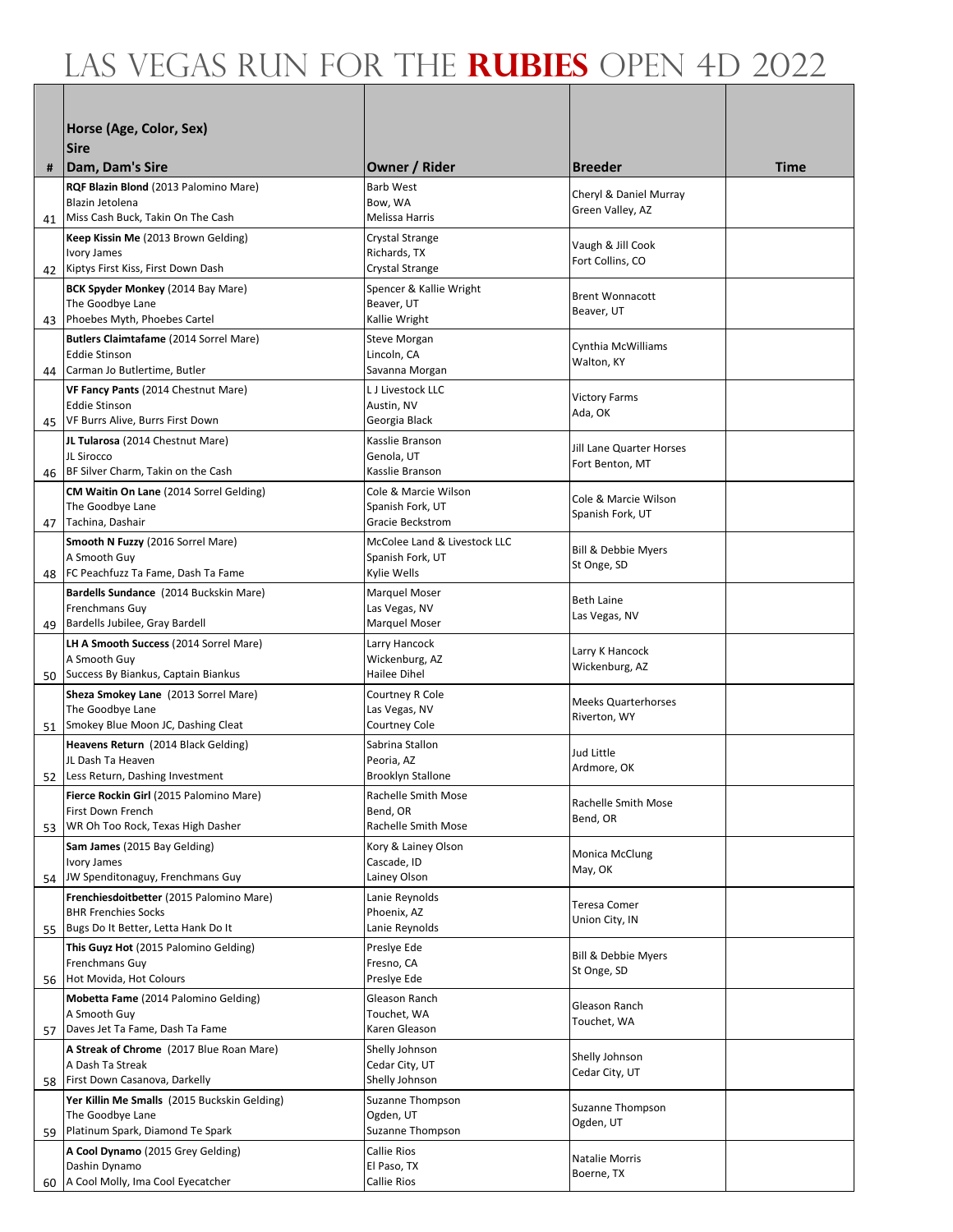| Horse (Age, Color, Sex)<br><b>Sire</b><br>Owner / Rider<br> Dam, Dam's Sire<br><b>Breeder</b><br>Time<br>#<br>Mr Delahoussaye (2015 Brown Gelding)<br>Delaina Holman<br>A&C Racing and Roping<br><b>Winners Version</b><br>Hermiston, OR<br>Roosevelt, UT<br>Hottest Game In Town, Corona Caliente<br>Delaina Holman<br>61<br>Catch Me Carrizzo (2018 Chestnut Gelding)<br>Kristina Gadbois<br>Kassie Mowry<br>Carrizzo<br>Escondido, CA<br>Dublin, TX<br>Valani Lousie, Jody O Toole<br>Kristina Gadbois<br>62<br>BV Born To Be Blue (2015 Grey Mare)<br>Sam Gonzales<br><b>Bella Vista Farms LLC</b><br><b>Valient Hero</b><br>Aztec, NM<br>Arcola, IL<br>BV Valentine Wagon, PYC Paint Your Wagon<br><b>Briana Gonzales</b><br>63<br>Bellas Bag Of Bones (2015 Bay Gelding)<br>Mckale Hadley<br>Mckale Hadley<br>The Goodbye Lane<br>Taylor, UT<br>Taylor, UT<br>GW Lily Belle, Society Road<br>McKale Hadley<br>64<br>Down Kelly Lane (2017 Bay Gelding)<br>Rylee Cooper-Christman<br><b>Shannon Akerstrom</b><br>The Goodbye Lane<br>Alpine, CA<br>Potter Valley, CA<br>Beam Me Up Kelly, First Down Kelly<br>Rylee Copper-Christman<br>65<br>Million Bucks (2015 Bay Gelding)<br><b>Taylor Rivera</b><br><b>Edward Allred</b><br>Las Vegas, NV<br>Foose<br>Cypress, CA<br>Million Ways, Raise A Secret<br><b>Taylor Rivera</b><br>66<br>Winners Form (2015 Sorrel Gelding)<br>Ray & Susan Siggins<br>Chad Richard<br><b>Winners Version</b><br>Coolidge, AZ<br>Roosevelt, UT<br><b>Susan Siggins</b><br>Annie Form, Rare Form<br>67<br>Famous Wildcat (2007 Sorrel Mare)<br>Shyann Lucas<br>Aggie Jones<br>JB Proud N Famous<br>Morristown, AZ<br>Joseph, UT<br>JW Kentucky Wildcat, Lil Wildcat<br>Shyann Lucas<br>68<br>SGL Goodbye Cindylou (2017 Grey Mare)<br>Shana Gibson<br>Shana Gibson<br>The Goodbye Lane<br>Ogden, UT<br>Ogden, UT<br>Version Blue, Winners Version<br>Shana Gibson<br>69<br>Hanks Slick Design (2015 Bay Gelding)<br>Tyra Kane<br>Megan Lewis<br>Slick By Design<br>Weatherford, TX<br>Filer, ID<br>Thiefs of Diamonds, Doc O Dynamite<br>Tyra Kane<br>70<br>Beter Watchthis Guyz (2016 Buckskin Mare)<br>Wendy Platts<br><b>Bill &amp; Debbie Myers</b><br>Frenchmans Guy<br>Scottsdale, AZ<br>St Onge, SD<br><b>Wendy Platts</b><br>Serious Spender, Bills Ryon<br>71<br>Smartfrenchnfamous (2015 Buckskin Gelding)<br>Skyler Sutton<br>Jessica John<br>Aint Seen Nothin Yet<br>Stephenville, TX<br>Stephenville, TX<br>Skyler Sutton<br>Smart Isabella, Smart Aristocrat<br>72<br>Kylie Sisam<br>A Dash Ta Winn (2017 Blue Roan Mare)<br>Lisa O'Rourke-Fulton<br>A Dash Ta Streak<br>Spanish Fork, UT<br>Valentine, NE<br>Winnsboro, Merridoc<br>Kylie Sisam<br>73<br>Chips Ahoy (2014 Sorrel Gelding)<br>Wes Kellett<br>Dawson Seeley<br>The Goodbye Lane<br>West Haven, UT<br>Spanish Fork, UT<br>PH Jazzy Judy, Tuff Buddy Cash<br>Mckinlee Kellett<br>74<br>Slick Playgirl (2017 Grey Mare)<br>Kristy Yerrington<br>Leslie Carlson<br>Slick By Design<br>Carey, ID<br>Collinsville, TX<br>Zippin Rio Two, Rio Dudes Playboy<br>Kristy Yerrington<br>75<br>WY Playguns Fame (2017 Grey Gelding)<br>Kathy Campbell<br>Shane Lucas<br><b>Freckles Ta Fame</b><br>Morristown, AZ<br>Morristown, AZ<br>Wyoming Playgirl, Playgun<br>Kathy Campbell<br>76<br>Buhbye (2014 Bay Mare)<br>Kelsey Hayden<br>Dawson Seeley<br>The Goodbye Lane<br>Farmington, CA<br>Spanish Fork, UT<br>Patches April Gem, Tiny Patch<br>Kelsey Hayden<br>77<br>Paul Freed<br>Switching Creeks (2016 Chestnut Mare)<br>Ron & Laurie Mooseman<br>Conn Creek<br>Wellsville, UT<br>Morgan, UT<br>RM Switching Chicks, Chickie Cherry Cola<br>Kailey Mitton<br>78 |    |                                   |                                    |           |  |
|-----------------------------------------------------------------------------------------------------------------------------------------------------------------------------------------------------------------------------------------------------------------------------------------------------------------------------------------------------------------------------------------------------------------------------------------------------------------------------------------------------------------------------------------------------------------------------------------------------------------------------------------------------------------------------------------------------------------------------------------------------------------------------------------------------------------------------------------------------------------------------------------------------------------------------------------------------------------------------------------------------------------------------------------------------------------------------------------------------------------------------------------------------------------------------------------------------------------------------------------------------------------------------------------------------------------------------------------------------------------------------------------------------------------------------------------------------------------------------------------------------------------------------------------------------------------------------------------------------------------------------------------------------------------------------------------------------------------------------------------------------------------------------------------------------------------------------------------------------------------------------------------------------------------------------------------------------------------------------------------------------------------------------------------------------------------------------------------------------------------------------------------------------------------------------------------------------------------------------------------------------------------------------------------------------------------------------------------------------------------------------------------------------------------------------------------------------------------------------------------------------------------------------------------------------------------------------------------------------------------------------------------------------------------------------------------------------------------------------------------------------------------------------------------------------------------------------------------------------------------------------------------------------------------------------------------------------------------------------------------------------------------------------------------------------------------------------------------------------------------------------------------------------------------------------------------------------------------------------------------------------------------------------------------------------------------------------------------------------------------------------------------------------------------------------------------------------------------------------------------------------------------------------------------------------------------------------------------------------------------------------------------------------------------------------|----|-----------------------------------|------------------------------------|-----------|--|
|                                                                                                                                                                                                                                                                                                                                                                                                                                                                                                                                                                                                                                                                                                                                                                                                                                                                                                                                                                                                                                                                                                                                                                                                                                                                                                                                                                                                                                                                                                                                                                                                                                                                                                                                                                                                                                                                                                                                                                                                                                                                                                                                                                                                                                                                                                                                                                                                                                                                                                                                                                                                                                                                                                                                                                                                                                                                                                                                                                                                                                                                                                                                                                                                                                                                                                                                                                                                                                                                                                                                                                                                                                                                             |    |                                   |                                    |           |  |
|                                                                                                                                                                                                                                                                                                                                                                                                                                                                                                                                                                                                                                                                                                                                                                                                                                                                                                                                                                                                                                                                                                                                                                                                                                                                                                                                                                                                                                                                                                                                                                                                                                                                                                                                                                                                                                                                                                                                                                                                                                                                                                                                                                                                                                                                                                                                                                                                                                                                                                                                                                                                                                                                                                                                                                                                                                                                                                                                                                                                                                                                                                                                                                                                                                                                                                                                                                                                                                                                                                                                                                                                                                                                             |    |                                   |                                    |           |  |
|                                                                                                                                                                                                                                                                                                                                                                                                                                                                                                                                                                                                                                                                                                                                                                                                                                                                                                                                                                                                                                                                                                                                                                                                                                                                                                                                                                                                                                                                                                                                                                                                                                                                                                                                                                                                                                                                                                                                                                                                                                                                                                                                                                                                                                                                                                                                                                                                                                                                                                                                                                                                                                                                                                                                                                                                                                                                                                                                                                                                                                                                                                                                                                                                                                                                                                                                                                                                                                                                                                                                                                                                                                                                             |    |                                   |                                    |           |  |
|                                                                                                                                                                                                                                                                                                                                                                                                                                                                                                                                                                                                                                                                                                                                                                                                                                                                                                                                                                                                                                                                                                                                                                                                                                                                                                                                                                                                                                                                                                                                                                                                                                                                                                                                                                                                                                                                                                                                                                                                                                                                                                                                                                                                                                                                                                                                                                                                                                                                                                                                                                                                                                                                                                                                                                                                                                                                                                                                                                                                                                                                                                                                                                                                                                                                                                                                                                                                                                                                                                                                                                                                                                                                             |    |                                   |                                    |           |  |
|                                                                                                                                                                                                                                                                                                                                                                                                                                                                                                                                                                                                                                                                                                                                                                                                                                                                                                                                                                                                                                                                                                                                                                                                                                                                                                                                                                                                                                                                                                                                                                                                                                                                                                                                                                                                                                                                                                                                                                                                                                                                                                                                                                                                                                                                                                                                                                                                                                                                                                                                                                                                                                                                                                                                                                                                                                                                                                                                                                                                                                                                                                                                                                                                                                                                                                                                                                                                                                                                                                                                                                                                                                                                             |    |                                   |                                    |           |  |
|                                                                                                                                                                                                                                                                                                                                                                                                                                                                                                                                                                                                                                                                                                                                                                                                                                                                                                                                                                                                                                                                                                                                                                                                                                                                                                                                                                                                                                                                                                                                                                                                                                                                                                                                                                                                                                                                                                                                                                                                                                                                                                                                                                                                                                                                                                                                                                                                                                                                                                                                                                                                                                                                                                                                                                                                                                                                                                                                                                                                                                                                                                                                                                                                                                                                                                                                                                                                                                                                                                                                                                                                                                                                             |    |                                   |                                    |           |  |
|                                                                                                                                                                                                                                                                                                                                                                                                                                                                                                                                                                                                                                                                                                                                                                                                                                                                                                                                                                                                                                                                                                                                                                                                                                                                                                                                                                                                                                                                                                                                                                                                                                                                                                                                                                                                                                                                                                                                                                                                                                                                                                                                                                                                                                                                                                                                                                                                                                                                                                                                                                                                                                                                                                                                                                                                                                                                                                                                                                                                                                                                                                                                                                                                                                                                                                                                                                                                                                                                                                                                                                                                                                                                             |    |                                   |                                    |           |  |
|                                                                                                                                                                                                                                                                                                                                                                                                                                                                                                                                                                                                                                                                                                                                                                                                                                                                                                                                                                                                                                                                                                                                                                                                                                                                                                                                                                                                                                                                                                                                                                                                                                                                                                                                                                                                                                                                                                                                                                                                                                                                                                                                                                                                                                                                                                                                                                                                                                                                                                                                                                                                                                                                                                                                                                                                                                                                                                                                                                                                                                                                                                                                                                                                                                                                                                                                                                                                                                                                                                                                                                                                                                                                             |    |                                   |                                    |           |  |
|                                                                                                                                                                                                                                                                                                                                                                                                                                                                                                                                                                                                                                                                                                                                                                                                                                                                                                                                                                                                                                                                                                                                                                                                                                                                                                                                                                                                                                                                                                                                                                                                                                                                                                                                                                                                                                                                                                                                                                                                                                                                                                                                                                                                                                                                                                                                                                                                                                                                                                                                                                                                                                                                                                                                                                                                                                                                                                                                                                                                                                                                                                                                                                                                                                                                                                                                                                                                                                                                                                                                                                                                                                                                             |    |                                   |                                    |           |  |
|                                                                                                                                                                                                                                                                                                                                                                                                                                                                                                                                                                                                                                                                                                                                                                                                                                                                                                                                                                                                                                                                                                                                                                                                                                                                                                                                                                                                                                                                                                                                                                                                                                                                                                                                                                                                                                                                                                                                                                                                                                                                                                                                                                                                                                                                                                                                                                                                                                                                                                                                                                                                                                                                                                                                                                                                                                                                                                                                                                                                                                                                                                                                                                                                                                                                                                                                                                                                                                                                                                                                                                                                                                                                             |    |                                   |                                    |           |  |
|                                                                                                                                                                                                                                                                                                                                                                                                                                                                                                                                                                                                                                                                                                                                                                                                                                                                                                                                                                                                                                                                                                                                                                                                                                                                                                                                                                                                                                                                                                                                                                                                                                                                                                                                                                                                                                                                                                                                                                                                                                                                                                                                                                                                                                                                                                                                                                                                                                                                                                                                                                                                                                                                                                                                                                                                                                                                                                                                                                                                                                                                                                                                                                                                                                                                                                                                                                                                                                                                                                                                                                                                                                                                             |    |                                   |                                    |           |  |
|                                                                                                                                                                                                                                                                                                                                                                                                                                                                                                                                                                                                                                                                                                                                                                                                                                                                                                                                                                                                                                                                                                                                                                                                                                                                                                                                                                                                                                                                                                                                                                                                                                                                                                                                                                                                                                                                                                                                                                                                                                                                                                                                                                                                                                                                                                                                                                                                                                                                                                                                                                                                                                                                                                                                                                                                                                                                                                                                                                                                                                                                                                                                                                                                                                                                                                                                                                                                                                                                                                                                                                                                                                                                             |    |                                   |                                    |           |  |
|                                                                                                                                                                                                                                                                                                                                                                                                                                                                                                                                                                                                                                                                                                                                                                                                                                                                                                                                                                                                                                                                                                                                                                                                                                                                                                                                                                                                                                                                                                                                                                                                                                                                                                                                                                                                                                                                                                                                                                                                                                                                                                                                                                                                                                                                                                                                                                                                                                                                                                                                                                                                                                                                                                                                                                                                                                                                                                                                                                                                                                                                                                                                                                                                                                                                                                                                                                                                                                                                                                                                                                                                                                                                             |    |                                   |                                    |           |  |
|                                                                                                                                                                                                                                                                                                                                                                                                                                                                                                                                                                                                                                                                                                                                                                                                                                                                                                                                                                                                                                                                                                                                                                                                                                                                                                                                                                                                                                                                                                                                                                                                                                                                                                                                                                                                                                                                                                                                                                                                                                                                                                                                                                                                                                                                                                                                                                                                                                                                                                                                                                                                                                                                                                                                                                                                                                                                                                                                                                                                                                                                                                                                                                                                                                                                                                                                                                                                                                                                                                                                                                                                                                                                             |    |                                   |                                    |           |  |
|                                                                                                                                                                                                                                                                                                                                                                                                                                                                                                                                                                                                                                                                                                                                                                                                                                                                                                                                                                                                                                                                                                                                                                                                                                                                                                                                                                                                                                                                                                                                                                                                                                                                                                                                                                                                                                                                                                                                                                                                                                                                                                                                                                                                                                                                                                                                                                                                                                                                                                                                                                                                                                                                                                                                                                                                                                                                                                                                                                                                                                                                                                                                                                                                                                                                                                                                                                                                                                                                                                                                                                                                                                                                             |    |                                   |                                    |           |  |
|                                                                                                                                                                                                                                                                                                                                                                                                                                                                                                                                                                                                                                                                                                                                                                                                                                                                                                                                                                                                                                                                                                                                                                                                                                                                                                                                                                                                                                                                                                                                                                                                                                                                                                                                                                                                                                                                                                                                                                                                                                                                                                                                                                                                                                                                                                                                                                                                                                                                                                                                                                                                                                                                                                                                                                                                                                                                                                                                                                                                                                                                                                                                                                                                                                                                                                                                                                                                                                                                                                                                                                                                                                                                             |    |                                   |                                    |           |  |
|                                                                                                                                                                                                                                                                                                                                                                                                                                                                                                                                                                                                                                                                                                                                                                                                                                                                                                                                                                                                                                                                                                                                                                                                                                                                                                                                                                                                                                                                                                                                                                                                                                                                                                                                                                                                                                                                                                                                                                                                                                                                                                                                                                                                                                                                                                                                                                                                                                                                                                                                                                                                                                                                                                                                                                                                                                                                                                                                                                                                                                                                                                                                                                                                                                                                                                                                                                                                                                                                                                                                                                                                                                                                             |    |                                   |                                    |           |  |
|                                                                                                                                                                                                                                                                                                                                                                                                                                                                                                                                                                                                                                                                                                                                                                                                                                                                                                                                                                                                                                                                                                                                                                                                                                                                                                                                                                                                                                                                                                                                                                                                                                                                                                                                                                                                                                                                                                                                                                                                                                                                                                                                                                                                                                                                                                                                                                                                                                                                                                                                                                                                                                                                                                                                                                                                                                                                                                                                                                                                                                                                                                                                                                                                                                                                                                                                                                                                                                                                                                                                                                                                                                                                             |    |                                   |                                    |           |  |
|                                                                                                                                                                                                                                                                                                                                                                                                                                                                                                                                                                                                                                                                                                                                                                                                                                                                                                                                                                                                                                                                                                                                                                                                                                                                                                                                                                                                                                                                                                                                                                                                                                                                                                                                                                                                                                                                                                                                                                                                                                                                                                                                                                                                                                                                                                                                                                                                                                                                                                                                                                                                                                                                                                                                                                                                                                                                                                                                                                                                                                                                                                                                                                                                                                                                                                                                                                                                                                                                                                                                                                                                                                                                             |    |                                   |                                    |           |  |
|                                                                                                                                                                                                                                                                                                                                                                                                                                                                                                                                                                                                                                                                                                                                                                                                                                                                                                                                                                                                                                                                                                                                                                                                                                                                                                                                                                                                                                                                                                                                                                                                                                                                                                                                                                                                                                                                                                                                                                                                                                                                                                                                                                                                                                                                                                                                                                                                                                                                                                                                                                                                                                                                                                                                                                                                                                                                                                                                                                                                                                                                                                                                                                                                                                                                                                                                                                                                                                                                                                                                                                                                                                                                             |    |                                   |                                    |           |  |
|                                                                                                                                                                                                                                                                                                                                                                                                                                                                                                                                                                                                                                                                                                                                                                                                                                                                                                                                                                                                                                                                                                                                                                                                                                                                                                                                                                                                                                                                                                                                                                                                                                                                                                                                                                                                                                                                                                                                                                                                                                                                                                                                                                                                                                                                                                                                                                                                                                                                                                                                                                                                                                                                                                                                                                                                                                                                                                                                                                                                                                                                                                                                                                                                                                                                                                                                                                                                                                                                                                                                                                                                                                                                             |    |                                   |                                    |           |  |
|                                                                                                                                                                                                                                                                                                                                                                                                                                                                                                                                                                                                                                                                                                                                                                                                                                                                                                                                                                                                                                                                                                                                                                                                                                                                                                                                                                                                                                                                                                                                                                                                                                                                                                                                                                                                                                                                                                                                                                                                                                                                                                                                                                                                                                                                                                                                                                                                                                                                                                                                                                                                                                                                                                                                                                                                                                                                                                                                                                                                                                                                                                                                                                                                                                                                                                                                                                                                                                                                                                                                                                                                                                                                             |    |                                   |                                    |           |  |
|                                                                                                                                                                                                                                                                                                                                                                                                                                                                                                                                                                                                                                                                                                                                                                                                                                                                                                                                                                                                                                                                                                                                                                                                                                                                                                                                                                                                                                                                                                                                                                                                                                                                                                                                                                                                                                                                                                                                                                                                                                                                                                                                                                                                                                                                                                                                                                                                                                                                                                                                                                                                                                                                                                                                                                                                                                                                                                                                                                                                                                                                                                                                                                                                                                                                                                                                                                                                                                                                                                                                                                                                                                                                             |    |                                   |                                    |           |  |
|                                                                                                                                                                                                                                                                                                                                                                                                                                                                                                                                                                                                                                                                                                                                                                                                                                                                                                                                                                                                                                                                                                                                                                                                                                                                                                                                                                                                                                                                                                                                                                                                                                                                                                                                                                                                                                                                                                                                                                                                                                                                                                                                                                                                                                                                                                                                                                                                                                                                                                                                                                                                                                                                                                                                                                                                                                                                                                                                                                                                                                                                                                                                                                                                                                                                                                                                                                                                                                                                                                                                                                                                                                                                             |    |                                   |                                    |           |  |
|                                                                                                                                                                                                                                                                                                                                                                                                                                                                                                                                                                                                                                                                                                                                                                                                                                                                                                                                                                                                                                                                                                                                                                                                                                                                                                                                                                                                                                                                                                                                                                                                                                                                                                                                                                                                                                                                                                                                                                                                                                                                                                                                                                                                                                                                                                                                                                                                                                                                                                                                                                                                                                                                                                                                                                                                                                                                                                                                                                                                                                                                                                                                                                                                                                                                                                                                                                                                                                                                                                                                                                                                                                                                             |    |                                   |                                    |           |  |
|                                                                                                                                                                                                                                                                                                                                                                                                                                                                                                                                                                                                                                                                                                                                                                                                                                                                                                                                                                                                                                                                                                                                                                                                                                                                                                                                                                                                                                                                                                                                                                                                                                                                                                                                                                                                                                                                                                                                                                                                                                                                                                                                                                                                                                                                                                                                                                                                                                                                                                                                                                                                                                                                                                                                                                                                                                                                                                                                                                                                                                                                                                                                                                                                                                                                                                                                                                                                                                                                                                                                                                                                                                                                             |    |                                   |                                    |           |  |
|                                                                                                                                                                                                                                                                                                                                                                                                                                                                                                                                                                                                                                                                                                                                                                                                                                                                                                                                                                                                                                                                                                                                                                                                                                                                                                                                                                                                                                                                                                                                                                                                                                                                                                                                                                                                                                                                                                                                                                                                                                                                                                                                                                                                                                                                                                                                                                                                                                                                                                                                                                                                                                                                                                                                                                                                                                                                                                                                                                                                                                                                                                                                                                                                                                                                                                                                                                                                                                                                                                                                                                                                                                                                             |    |                                   |                                    |           |  |
|                                                                                                                                                                                                                                                                                                                                                                                                                                                                                                                                                                                                                                                                                                                                                                                                                                                                                                                                                                                                                                                                                                                                                                                                                                                                                                                                                                                                                                                                                                                                                                                                                                                                                                                                                                                                                                                                                                                                                                                                                                                                                                                                                                                                                                                                                                                                                                                                                                                                                                                                                                                                                                                                                                                                                                                                                                                                                                                                                                                                                                                                                                                                                                                                                                                                                                                                                                                                                                                                                                                                                                                                                                                                             |    |                                   |                                    |           |  |
|                                                                                                                                                                                                                                                                                                                                                                                                                                                                                                                                                                                                                                                                                                                                                                                                                                                                                                                                                                                                                                                                                                                                                                                                                                                                                                                                                                                                                                                                                                                                                                                                                                                                                                                                                                                                                                                                                                                                                                                                                                                                                                                                                                                                                                                                                                                                                                                                                                                                                                                                                                                                                                                                                                                                                                                                                                                                                                                                                                                                                                                                                                                                                                                                                                                                                                                                                                                                                                                                                                                                                                                                                                                                             |    |                                   |                                    |           |  |
|                                                                                                                                                                                                                                                                                                                                                                                                                                                                                                                                                                                                                                                                                                                                                                                                                                                                                                                                                                                                                                                                                                                                                                                                                                                                                                                                                                                                                                                                                                                                                                                                                                                                                                                                                                                                                                                                                                                                                                                                                                                                                                                                                                                                                                                                                                                                                                                                                                                                                                                                                                                                                                                                                                                                                                                                                                                                                                                                                                                                                                                                                                                                                                                                                                                                                                                                                                                                                                                                                                                                                                                                                                                                             |    |                                   |                                    |           |  |
|                                                                                                                                                                                                                                                                                                                                                                                                                                                                                                                                                                                                                                                                                                                                                                                                                                                                                                                                                                                                                                                                                                                                                                                                                                                                                                                                                                                                                                                                                                                                                                                                                                                                                                                                                                                                                                                                                                                                                                                                                                                                                                                                                                                                                                                                                                                                                                                                                                                                                                                                                                                                                                                                                                                                                                                                                                                                                                                                                                                                                                                                                                                                                                                                                                                                                                                                                                                                                                                                                                                                                                                                                                                                             |    |                                   |                                    |           |  |
|                                                                                                                                                                                                                                                                                                                                                                                                                                                                                                                                                                                                                                                                                                                                                                                                                                                                                                                                                                                                                                                                                                                                                                                                                                                                                                                                                                                                                                                                                                                                                                                                                                                                                                                                                                                                                                                                                                                                                                                                                                                                                                                                                                                                                                                                                                                                                                                                                                                                                                                                                                                                                                                                                                                                                                                                                                                                                                                                                                                                                                                                                                                                                                                                                                                                                                                                                                                                                                                                                                                                                                                                                                                                             |    |                                   |                                    |           |  |
|                                                                                                                                                                                                                                                                                                                                                                                                                                                                                                                                                                                                                                                                                                                                                                                                                                                                                                                                                                                                                                                                                                                                                                                                                                                                                                                                                                                                                                                                                                                                                                                                                                                                                                                                                                                                                                                                                                                                                                                                                                                                                                                                                                                                                                                                                                                                                                                                                                                                                                                                                                                                                                                                                                                                                                                                                                                                                                                                                                                                                                                                                                                                                                                                                                                                                                                                                                                                                                                                                                                                                                                                                                                                             |    |                                   |                                    |           |  |
|                                                                                                                                                                                                                                                                                                                                                                                                                                                                                                                                                                                                                                                                                                                                                                                                                                                                                                                                                                                                                                                                                                                                                                                                                                                                                                                                                                                                                                                                                                                                                                                                                                                                                                                                                                                                                                                                                                                                                                                                                                                                                                                                                                                                                                                                                                                                                                                                                                                                                                                                                                                                                                                                                                                                                                                                                                                                                                                                                                                                                                                                                                                                                                                                                                                                                                                                                                                                                                                                                                                                                                                                                                                                             |    |                                   |                                    |           |  |
|                                                                                                                                                                                                                                                                                                                                                                                                                                                                                                                                                                                                                                                                                                                                                                                                                                                                                                                                                                                                                                                                                                                                                                                                                                                                                                                                                                                                                                                                                                                                                                                                                                                                                                                                                                                                                                                                                                                                                                                                                                                                                                                                                                                                                                                                                                                                                                                                                                                                                                                                                                                                                                                                                                                                                                                                                                                                                                                                                                                                                                                                                                                                                                                                                                                                                                                                                                                                                                                                                                                                                                                                                                                                             |    |                                   |                                    |           |  |
|                                                                                                                                                                                                                                                                                                                                                                                                                                                                                                                                                                                                                                                                                                                                                                                                                                                                                                                                                                                                                                                                                                                                                                                                                                                                                                                                                                                                                                                                                                                                                                                                                                                                                                                                                                                                                                                                                                                                                                                                                                                                                                                                                                                                                                                                                                                                                                                                                                                                                                                                                                                                                                                                                                                                                                                                                                                                                                                                                                                                                                                                                                                                                                                                                                                                                                                                                                                                                                                                                                                                                                                                                                                                             |    |                                   |                                    |           |  |
|                                                                                                                                                                                                                                                                                                                                                                                                                                                                                                                                                                                                                                                                                                                                                                                                                                                                                                                                                                                                                                                                                                                                                                                                                                                                                                                                                                                                                                                                                                                                                                                                                                                                                                                                                                                                                                                                                                                                                                                                                                                                                                                                                                                                                                                                                                                                                                                                                                                                                                                                                                                                                                                                                                                                                                                                                                                                                                                                                                                                                                                                                                                                                                                                                                                                                                                                                                                                                                                                                                                                                                                                                                                                             |    |                                   |                                    |           |  |
|                                                                                                                                                                                                                                                                                                                                                                                                                                                                                                                                                                                                                                                                                                                                                                                                                                                                                                                                                                                                                                                                                                                                                                                                                                                                                                                                                                                                                                                                                                                                                                                                                                                                                                                                                                                                                                                                                                                                                                                                                                                                                                                                                                                                                                                                                                                                                                                                                                                                                                                                                                                                                                                                                                                                                                                                                                                                                                                                                                                                                                                                                                                                                                                                                                                                                                                                                                                                                                                                                                                                                                                                                                                                             |    |                                   |                                    |           |  |
|                                                                                                                                                                                                                                                                                                                                                                                                                                                                                                                                                                                                                                                                                                                                                                                                                                                                                                                                                                                                                                                                                                                                                                                                                                                                                                                                                                                                                                                                                                                                                                                                                                                                                                                                                                                                                                                                                                                                                                                                                                                                                                                                                                                                                                                                                                                                                                                                                                                                                                                                                                                                                                                                                                                                                                                                                                                                                                                                                                                                                                                                                                                                                                                                                                                                                                                                                                                                                                                                                                                                                                                                                                                                             |    |                                   |                                    |           |  |
|                                                                                                                                                                                                                                                                                                                                                                                                                                                                                                                                                                                                                                                                                                                                                                                                                                                                                                                                                                                                                                                                                                                                                                                                                                                                                                                                                                                                                                                                                                                                                                                                                                                                                                                                                                                                                                                                                                                                                                                                                                                                                                                                                                                                                                                                                                                                                                                                                                                                                                                                                                                                                                                                                                                                                                                                                                                                                                                                                                                                                                                                                                                                                                                                                                                                                                                                                                                                                                                                                                                                                                                                                                                                             |    |                                   |                                    |           |  |
|                                                                                                                                                                                                                                                                                                                                                                                                                                                                                                                                                                                                                                                                                                                                                                                                                                                                                                                                                                                                                                                                                                                                                                                                                                                                                                                                                                                                                                                                                                                                                                                                                                                                                                                                                                                                                                                                                                                                                                                                                                                                                                                                                                                                                                                                                                                                                                                                                                                                                                                                                                                                                                                                                                                                                                                                                                                                                                                                                                                                                                                                                                                                                                                                                                                                                                                                                                                                                                                                                                                                                                                                                                                                             |    |                                   |                                    |           |  |
|                                                                                                                                                                                                                                                                                                                                                                                                                                                                                                                                                                                                                                                                                                                                                                                                                                                                                                                                                                                                                                                                                                                                                                                                                                                                                                                                                                                                                                                                                                                                                                                                                                                                                                                                                                                                                                                                                                                                                                                                                                                                                                                                                                                                                                                                                                                                                                                                                                                                                                                                                                                                                                                                                                                                                                                                                                                                                                                                                                                                                                                                                                                                                                                                                                                                                                                                                                                                                                                                                                                                                                                                                                                                             |    |                                   |                                    |           |  |
|                                                                                                                                                                                                                                                                                                                                                                                                                                                                                                                                                                                                                                                                                                                                                                                                                                                                                                                                                                                                                                                                                                                                                                                                                                                                                                                                                                                                                                                                                                                                                                                                                                                                                                                                                                                                                                                                                                                                                                                                                                                                                                                                                                                                                                                                                                                                                                                                                                                                                                                                                                                                                                                                                                                                                                                                                                                                                                                                                                                                                                                                                                                                                                                                                                                                                                                                                                                                                                                                                                                                                                                                                                                                             |    |                                   |                                    |           |  |
|                                                                                                                                                                                                                                                                                                                                                                                                                                                                                                                                                                                                                                                                                                                                                                                                                                                                                                                                                                                                                                                                                                                                                                                                                                                                                                                                                                                                                                                                                                                                                                                                                                                                                                                                                                                                                                                                                                                                                                                                                                                                                                                                                                                                                                                                                                                                                                                                                                                                                                                                                                                                                                                                                                                                                                                                                                                                                                                                                                                                                                                                                                                                                                                                                                                                                                                                                                                                                                                                                                                                                                                                                                                                             |    |                                   |                                    |           |  |
| M Jones<br>JB Proud N Famous<br>Pincher Creek, AL                                                                                                                                                                                                                                                                                                                                                                                                                                                                                                                                                                                                                                                                                                                                                                                                                                                                                                                                                                                                                                                                                                                                                                                                                                                                                                                                                                                                                                                                                                                                                                                                                                                                                                                                                                                                                                                                                                                                                                                                                                                                                                                                                                                                                                                                                                                                                                                                                                                                                                                                                                                                                                                                                                                                                                                                                                                                                                                                                                                                                                                                                                                                                                                                                                                                                                                                                                                                                                                                                                                                                                                                                           |    | Famous Lady Di (2012 Sorrel Mare) | Lana Sproule                       |           |  |
| Joseph, UT<br>Streaken Del Rey, Dash Del Rey<br>Jenna Duhon<br>79                                                                                                                                                                                                                                                                                                                                                                                                                                                                                                                                                                                                                                                                                                                                                                                                                                                                                                                                                                                                                                                                                                                                                                                                                                                                                                                                                                                                                                                                                                                                                                                                                                                                                                                                                                                                                                                                                                                                                                                                                                                                                                                                                                                                                                                                                                                                                                                                                                                                                                                                                                                                                                                                                                                                                                                                                                                                                                                                                                                                                                                                                                                                                                                                                                                                                                                                                                                                                                                                                                                                                                                                           |    |                                   |                                    |           |  |
| Jimmie Beans Fling (2016 Bay Gelding)<br><b>Bridget Cary Walpole</b><br>Mark & Margaret Dunaway                                                                                                                                                                                                                                                                                                                                                                                                                                                                                                                                                                                                                                                                                                                                                                                                                                                                                                                                                                                                                                                                                                                                                                                                                                                                                                                                                                                                                                                                                                                                                                                                                                                                                                                                                                                                                                                                                                                                                                                                                                                                                                                                                                                                                                                                                                                                                                                                                                                                                                                                                                                                                                                                                                                                                                                                                                                                                                                                                                                                                                                                                                                                                                                                                                                                                                                                                                                                                                                                                                                                                                             |    |                                   |                                    |           |  |
|                                                                                                                                                                                                                                                                                                                                                                                                                                                                                                                                                                                                                                                                                                                                                                                                                                                                                                                                                                                                                                                                                                                                                                                                                                                                                                                                                                                                                                                                                                                                                                                                                                                                                                                                                                                                                                                                                                                                                                                                                                                                                                                                                                                                                                                                                                                                                                                                                                                                                                                                                                                                                                                                                                                                                                                                                                                                                                                                                                                                                                                                                                                                                                                                                                                                                                                                                                                                                                                                                                                                                                                                                                                                             |    | A Streak Of Fling                 | Queen Creek, AZ<br>Jessica Walpole | Zoflo, FL |  |
|                                                                                                                                                                                                                                                                                                                                                                                                                                                                                                                                                                                                                                                                                                                                                                                                                                                                                                                                                                                                                                                                                                                                                                                                                                                                                                                                                                                                                                                                                                                                                                                                                                                                                                                                                                                                                                                                                                                                                                                                                                                                                                                                                                                                                                                                                                                                                                                                                                                                                                                                                                                                                                                                                                                                                                                                                                                                                                                                                                                                                                                                                                                                                                                                                                                                                                                                                                                                                                                                                                                                                                                                                                                                             | 80 | Think Flit Bargain, Flit Bargain  |                                    |           |  |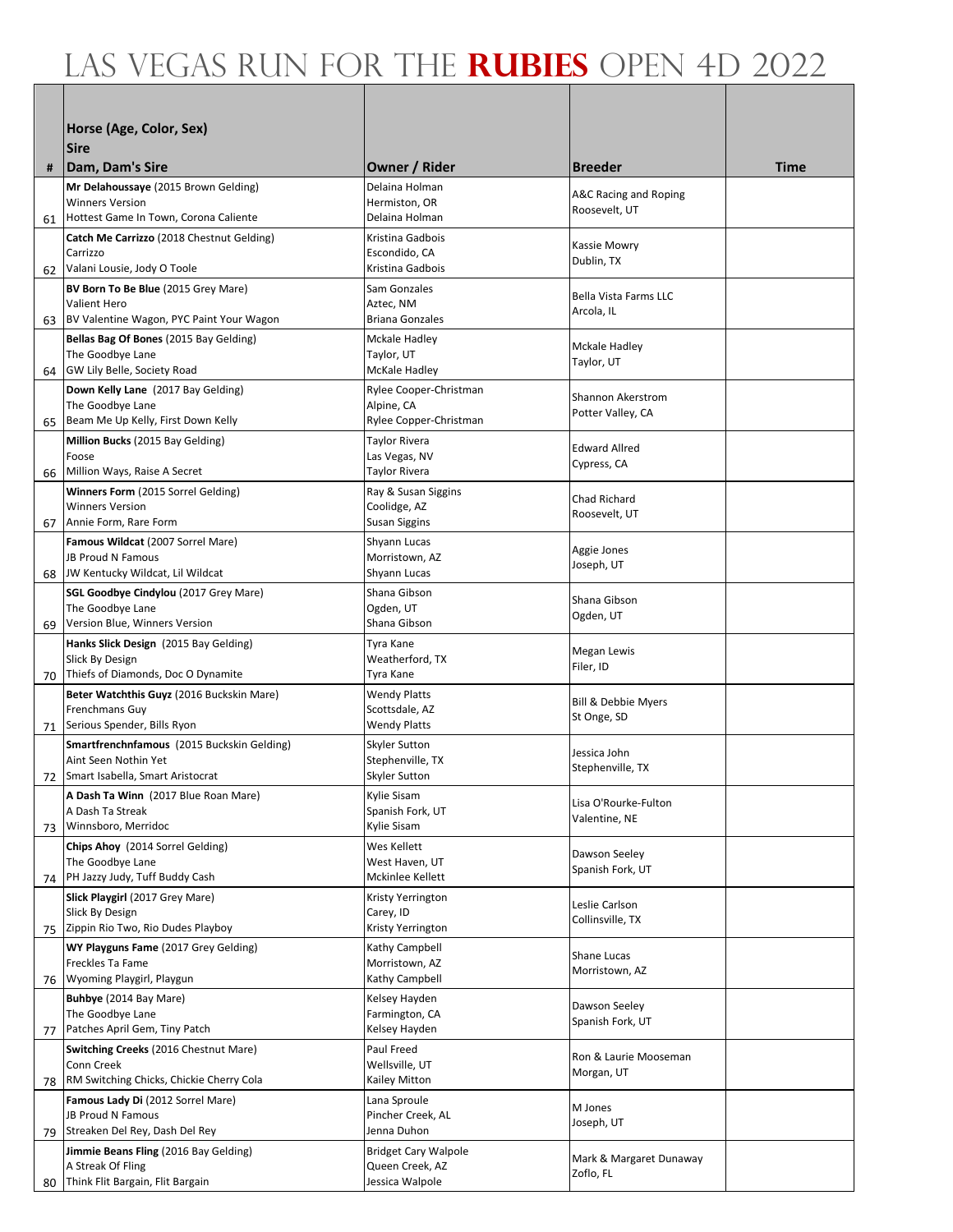|    | Horse (Age, Color, Sex)                                             |                                         |                                              |             |
|----|---------------------------------------------------------------------|-----------------------------------------|----------------------------------------------|-------------|
|    | <b>Sire</b>                                                         |                                         |                                              |             |
| #  | Dam, Dam's Sire                                                     | Owner / Rider                           | <b>Breeder</b>                               | <b>Time</b> |
|    | Guys Best Bet (2011 Chestnut Mare)                                  | <b>Wendy Platts</b>                     | <b>Bill &amp; Debbie Myers</b>               |             |
|    | Frenchmans Guy<br>81 Addicted To Cash, Dash For Cash                | Scottsdale, AZ<br><b>Rylea Platts</b>   | St Onge, SD                                  |             |
|    | Coronas N Cards (2017 Brown Gelding)                                | Setting Sun Ranch                       |                                              |             |
|    | Corona Cartel                                                       | Nephi, UT                               | Darling Farms<br>Lamont, OK                  |             |
|    | 82 Docs Card, Separatist                                            | Hailey Humphrey                         |                                              |             |
|    | Perks Of Being A Jet (2018 Sorrel Gelding)<br>Blazin Jetolena       | Jacqueline Berryhill<br>Smithfield, UT  | <b>Busby Quarterhorse LLC</b>                |             |
|    | 83 French Lady Perks, Frenchmans Guy                                | Jackie Berryhill                        | Millsap, TX                                  |             |
|    | Silver N Dough (2015 Grey Gelding)<br>Twoforthedough                | Casey & Darcee Shepherd<br>Levan, UT    | Casey & Darcee Shepherd                      |             |
| 84 | Silver Replicate, Judge Cash                                        | Darcee Shepherd                         | Levan, UT                                    |             |
|    | <b>Flaming Foose</b> (2013 Sorrel Mare)                             | Darla Adams                             | <b>Chad Richard</b>                          |             |
| 85 | Foose<br>Red Flame Ta Fame, Dash Ta Fame                            | St George, UT<br>Darla Adams            | Roosevelt, UT                                |             |
|    | Slicks Fast Lane (2017 Black Gelding)                               | <b>Brandi Giles</b>                     |                                              |             |
|    | Slick By Design                                                     | Lake Shore, UT                          | <b>Brandi Giles</b><br>Lake Shore, UT        |             |
| 86 | DTF Laney Fast, Dash Ta Fame                                        | <b>Brandi Giles</b>                     |                                              |             |
|    | CR Moves Like Jagar (2017 Chestnut Gelding)<br>CR Rode Ta Fame      | Sylvia Howell<br>Romoland, CA           | Sylvia Howell                                |             |
| 87 | My Illusive Dream, Real Easy Cash                                   | Charlene Howell                         | Romoland, CA                                 |             |
|    | Popeye 777 (2016 Sorrel Gelding)                                    | Larry & Bonnie Blain                    | Larry & Bonnie Blain                         |             |
| 88 | <b>BHR Frenchies Socks</b><br>BH Famous Snip, Dash Ta Fame          | Spanish Fork, UT<br>Bonnie Blain        | Spanish Fork, UT                             |             |
|    | ChampagneDiamond (2011 Brown Gelding)                               | Amber Spencer                           |                                              |             |
|    | <b>Winners Version</b>                                              | Roosevelt, UT                           | Amber Spencer<br>Roosevelt, UT               |             |
| 89 | Calyx Femme, Calyx<br>Heads Up Gorgeous (2016 Chestnut Mare)        | Amber Spencer<br>Amberley Snyder        |                                              |             |
|    | Blazin Jetolena                                                     | Tremonton, UT                           | <b>Busby Quarterhorse LLC</b><br>Millsap, TX |             |
| 90 | French Lady Perks, Frenchmans Guy                                   | Amberley Snyder                         |                                              |             |
|    | MKL Iceman (2015 Grey Gelding)<br>Slick By Design                   | Marion K Lott<br>Morgan, UT             | Stephan & Lisa Ralston                       |             |
|    | 91 Streakin Snowlady, Mr Jess Perry                                 | Jessica Lott                            | Morgan, UT                                   |             |
|    | Lane O Lena (2015 Brown Mare)                                       | Jaycee Fausett                          | Tamara Loveless                              |             |
| 92 | The Goodbye Lane<br>Tuff O Beana, Tuff Lena                         | Payson, UT<br>Jaycee Fausett            | Spanish Fork, UT                             |             |
|    | Pardon Dat French (2015 Chestnut Mare)                              | Kourtney & Howard Woods                 | Dorothy Schmidt                              |             |
|    | Dats A Frenchman<br>CSE Dash Of Boston, Dash of Royal Gold          | Fallon, NV<br>Kourtney Woods            | Hermiston, OR                                |             |
| 93 | Cashinginonmy Design (2015 Chestnut Gelding)                        | Arianna Dicker                          | M Smith/M Calender/L                         |             |
|    | Slick By Design                                                     | San Diego, CA                           | Calender                                     |             |
| 94 | Passing Express Cash, Count The Cash                                | Arianna Dicker                          | Smithland, KY                                |             |
|    | Heza Streakin Cat (2016 Red Roan Gelding)<br>French Streaktovegas   | Kenneth Strickland<br>Logandale, NV     | Kenneth Strickland                           |             |
| 95 | Too La Git, Autumn Acre                                             | Jennifer Strickland                     | Longandale, NV                               |             |
|    | Streak Shine ToVegas (2014 Chestnut Gelding)                        | <b>Sherry Massey</b>                    | Travis Archer                                |             |
| 96 | French Streaktovegas<br>Pine N Shine, Shiny Fandango                | Maricopa, AZ<br><b>Sherry Massey</b>    | San Tan Valley, AZ                           |             |
|    | KN This Guys Streakn (2016 Buckskin Gelding)                        | Kimi Nichols                            | Kimi Nichols                                 |             |
|    | A Streak Of Fling<br>Vanishing Frenchgirl, Frenchmans Guy           | Brownwood, TX                           | Brownwood, TX                                |             |
| 97 | Rainys Flyer (2016 Buckskin Mare)                                   | Payton Lopez<br>Cody & Chyanne Soffel   |                                              |             |
|    | Guys Eye Paint                                                      | Circleville, UT                         | Chyanne Soffel<br>Circleville, UT            |             |
| 98 | The Rainbow Flyer, Strawfly Special                                 | Chyanne Soffel                          |                                              |             |
|    | So Freaking Fabulous (2015 Bay Mare)<br>Ivory James                 | LeAnne Wolfe<br>Flora Vista, NM         | LeAnne Wolfe                                 |             |
| 99 | Mia Fabulous Fame, Frechmans Fabulous                               | LeAnne Wolfe                            | Flora Vista, NM                              |             |
|    | <b>Firstflight Taheaven (2016 Sorrel Mare)</b><br>JL Dash Ta Heaven | <b>Brittany Bishop</b>                  | Jud Little                                   |             |
|    | 100 Moons Six Marthas, Marthas Six Moons                            | Warrenton, VA<br><b>Brittany Bishop</b> | Ardmore, OK                                  |             |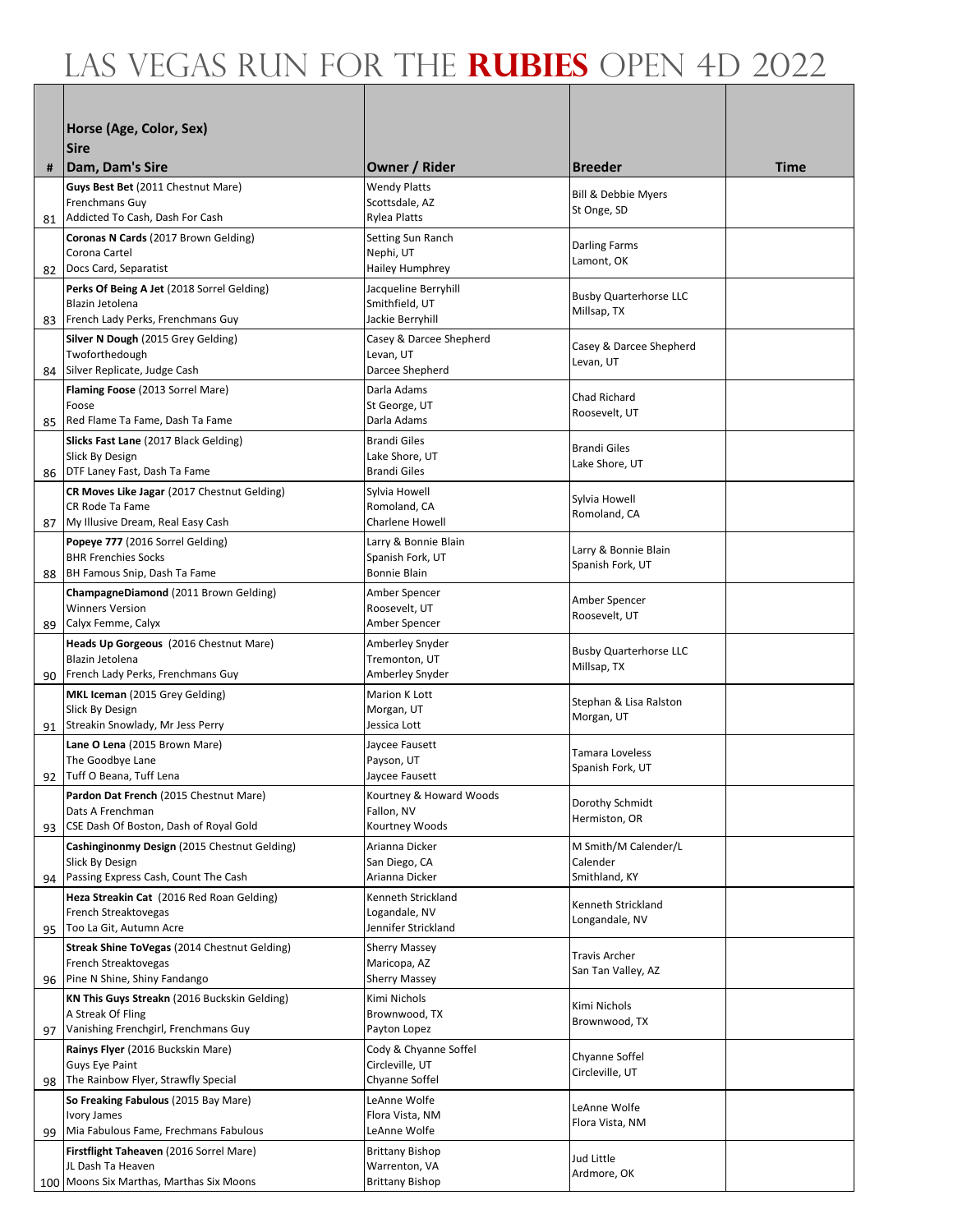|   | Horse (Age, Color, Sex)                                          |                                                |                                              |             |
|---|------------------------------------------------------------------|------------------------------------------------|----------------------------------------------|-------------|
|   | lSire                                                            |                                                |                                              |             |
| # | Dam, Dam's Sire                                                  | <b>Owner / Rider</b>                           | <b>Breeder</b>                               | <b>Time</b> |
|   | Secret Slew Of Cash (2016 Grey Gelding)                          | Kasandra Hansen                                | Teri Cochran                                 |             |
|   | Hez Our Secret<br>101 Czech This Chick, Chicks Slew Of Bux       | St George, UT<br>Kasandra Hansen               | Lipan, TX                                    |             |
|   | LS Mr Goodbye Banjo (2015 Buckskin Gelding)                      | Jackie Young                                   |                                              |             |
|   | The Goodbye Lane                                                 | Bluffdale, UT                                  | Jacklin Glade<br>Spanish Fork, UT            |             |
|   | 102 Bankers Special Skip, Jay Kay Skipa Rory                     | Jackie Young                                   |                                              |             |
|   | Little Red Stinson (2015 Sorrel Mare)<br><b>Eddie Stinson</b>    | L J Livestock LLC<br>Austin, NV                | Andreas Anton                                |             |
|   | 103 VF Catch This Red, Designer Red                              | Kole Black                                     | Healdsburg, CA                               |             |
|   | Guyz Ebony N Ivory (2015 Buckskin Mare)                          | <b>Billie Jackson</b>                          | <b>Bill &amp; Debbie Myers</b>               |             |
|   | Ivory James<br>104 Guys Cash for Perks, Frenchmans Guy           | Millsap, TX<br><b>Billie Jackson</b>           | St Onge, SD                                  |             |
|   | Fling N Fortune (2016 Bay Mare)                                  | Hayle Gibson                                   |                                              |             |
|   | A Streak Of Fling                                                | Redcrest, CA                                   | <b>Eaves Family Horses LTD</b><br>Edmond, OK |             |
|   | 105 Out Genuine Delight, Dash Ta Fame                            | Hayle Gibson                                   |                                              |             |
|   | Bullyzdashofdynamite (2016 Grey Gelding)<br>Dashin Dynamo        | Kylie Kaylor<br>Crowheart, WY                  | <b>Becky Brewster</b>                        |             |
|   | 106 Rear Drive, Bully Bullion                                    | Kylie Kaylor                                   | Elk City, OK                                 |             |
|   | Driftin Journey Lane (2016 Brown Mare)                           | Jared & Terry Brotherson                       | Matthew & Candice Losee                      |             |
|   | The Goodbye Lane<br>107 Speedy Blue Belle, My Blue Drift         | Wales, UT<br>Ashlyn Losee                      | Spanish Fork, UT                             |             |
|   | AintNothinButExpress (2016 Perlino Mare)                         | Dalton & DeAnna Critton                        |                                              |             |
|   | Aint Seen Nothin Yet                                             | Jensen, UT                                     | Dalton & DeAnna Critton<br>Jensen, UT        |             |
|   | 108 Dinner Flight Express, Winner Flight                         | DeAnna Critton                                 |                                              |             |
|   | Jesses Knockout (2016 Sorrel Mare)<br>Jesses Topaz               | Karson Bradley<br>Big Piney, WY                | <b>Burnett Ranches LLC</b>                   |             |
|   | 109 Sixes Knockout, Seven From Heaven                            | Karson Bradley                                 | Fort Worth, TX                               |             |
|   | Dreamin On Sunday (2016 Sorrel Mare)                             | Katy Christensen                               | <b>Busby Quarterhorse LLC</b>                |             |
|   | Blazin Jetolena<br>110 Fols Dream Of Cash, Takin On The Cash     | Plain City, UT<br>Katy Christensen             | Millsap, TX                                  |             |
|   | Sea U In Vegas (2016 Bay Roan Mare)                              | Amy Freeman                                    |                                              |             |
|   | French Streaktovegas                                             | Tehachapi, CA                                  | Sandra Neely<br>Junction City, OR            |             |
|   | 111 Sea Dat Lady, Juno Dat Cash                                  | Amy Freeman                                    |                                              |             |
|   | HR My Fame Is Epic (2016 Grey Gelding)<br>Epic Leader            | Barbara Johnson<br>Scottsdale, AZ              | Elizabeth Hays                               |             |
|   | 112 Go Wilma Dash, Dash Ta Fame                                  | Barbara Johnson                                | Arcadia, LA                                  |             |
|   | <b>Boots N Boardroom</b> (2014 Grey Gelding)                     | McColee Land & Livestock LLC                   | McColee Land & Livestock                     |             |
|   | PC Redwood Manny<br>113 Executive Looks, Executive Menace        | Spanish Fork, UT<br>Kylie Wells                | Spanish Fork, UT                             |             |
|   | Red Bull Look (2013 Sorrel Gelding)                              | Gleason Ranch                                  |                                              |             |
|   | JD Look                                                          | Touchet, WA                                    | Gleason Ranch<br>Touchet, WA                 |             |
|   | 114 Daves Jet Ta Fame, Dash Ta Fame                              | Karen Gleason                                  |                                              |             |
|   | Dan Ds Dashin Bye (2016 Sorrel Mare)<br>The Goodbye Lane         | <b>Darcy Pires</b><br>Porterville, CA          | Darcy Pires                                  |             |
|   | 115 Sally May Tucker, Docs Jev N Tonic                           | Deven Warren                                   | Tipton, CA                                   |             |
|   | Red Lights Of Paris (2016 Bay Mare)<br>Blazin Jetolena           | Nicole & Cody DeMers<br>Scottsdale, AZ         | <b>Busby Quarterhorse LLC</b>                |             |
|   | 116 French Lady Perks, Frenchmans Guy                            | Hailee DeMers                                  | Millsap, TX                                  |             |
|   | Nicks Get Down Dandi (2016 Grey Mare)                            | Crystal Hale                                   | Kelsey Jones Cawley                          |             |
|   | As Good As Nick Gets<br>117 Get Down Dandidash, First Place Dash | Acton, CA                                      | Bloomington, TX                              |             |
|   | Redwood Manny Joy (2016 Palomino Mare)                           | Crystal Hale<br>Kelsie & Chase Sanders         |                                              |             |
|   | PC Redwood Manny                                                 | Ogden, UT                                      | Whitt Hill<br>Spanish Fork, UT               |             |
|   | 118 HCR Golden Victory, Mr San Cuarto                            | Kelsie Sanders                                 |                                              |             |
|   | Dash Ta Streak Olena (2016 Bay Mare)<br>A Dash Ta Streak         | Lance & Marci Cornwall<br>Dammerson Valley, UT | Lance & Marci Cornwall                       |             |
|   | 119 Tams Glo Rey Me, Tamulena                                    | Jocelynn Cornwall                              | Dammeron Valley, UT                          |             |
|   | I Can Dee (2016 Bay Mare)                                        | 5C Too LLC                                     | <b>Busby Quarterhorse LLC</b>                |             |
|   | Blazin Jetolena<br>120   Can See Shawnee, Azyoucansee            | Saint George, UT<br>Isabelle Coughlin          | Millsap, TX                                  |             |
|   |                                                                  |                                                |                                              |             |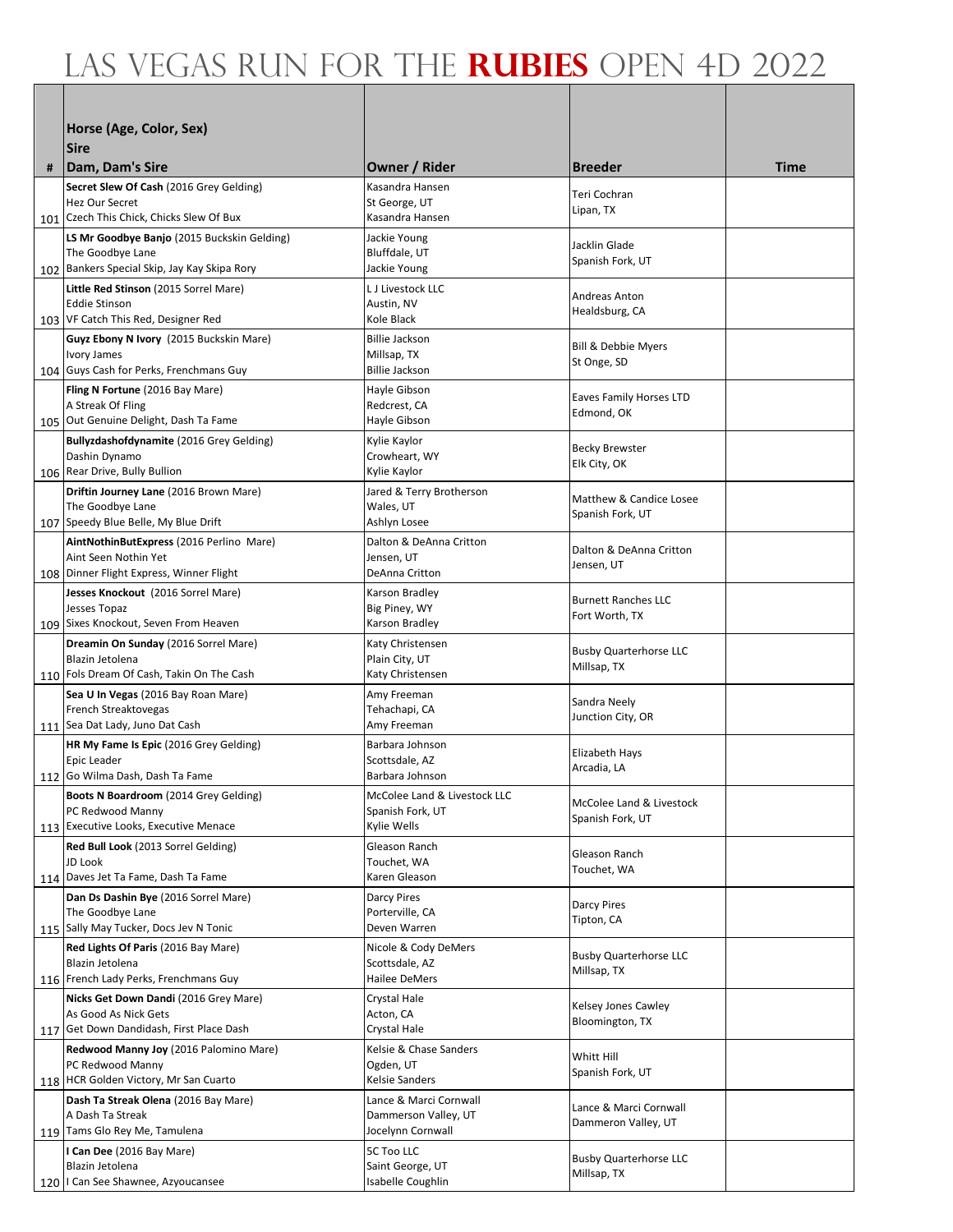|   | Horse (Age, Color, Sex)                                            |                                          |                                         |      |
|---|--------------------------------------------------------------------|------------------------------------------|-----------------------------------------|------|
|   | <b>Sire</b>                                                        |                                          |                                         |      |
| # | Dam, Dam's Sire                                                    | Owner / Rider                            | <b>Breeder</b>                          | Time |
|   | Yippie Five Cartel (2016 Sorrel Mare)                              | Jamie Snyder & Alexander McHenry         | Narciso Flores                          |      |
|   | Five Bar Cartel<br>121 Yippie Skippie, Streakin La Jolla           | Norco, CA<br>Jamie Snyder                | Houston, TX                             |      |
|   | My French Treat (2016 Grey Gelding)                                | Alex & Lori Papageorge                   |                                         |      |
|   | A Streak Of Fling                                                  | Plain City, UT                           | Terry McCormmach<br>Walla Walla, WA     |      |
|   | 122 Dolls French Cash, Frenchmans Guy                              | Lori Papageorge                          |                                         |      |
|   | Stash Da Cash (2017 Bay Mare)<br>Furyofthewind                     | Lisa Trach<br>Sturgeon County, AB        | Copper Spring Ranch                     |      |
|   | 123 Secret Cash Stash, No Secrets Here                             | Lisa Trach                               | Tularosa, NM                            |      |
|   | Bubblin Up (2017 Bay Mare)                                         | Garth & Amelia Gardner                   | Copper Spring Ranch                     |      |
|   | <b>Prime Talent</b><br>124 CSR Bubbly French Girl, Frenchmans Guy  | Kingman, AZ<br>Garth Gardner             | Tularosa, NM                            |      |
|   | Fein 1 (2017 Buckskin Mare)                                        | LaVerne Fein                             | LaVerne Fein                            |      |
|   | <b>Traffic Guy</b>                                                 | Prague, OK                               | Prague, OK                              |      |
|   | 125 No Two D For Me, Bully Bullion                                 | LaVerne Fein<br>Shannon Hamilton         |                                         |      |
|   | Some Smooth Miracle (2017 Bay Gelding)<br>A Smooth Guy             | Wittmann, AZ                             | Jeff & Buffy Walchli                    |      |
|   | 126 Tinys Famous Miracle, Dean Miracle                             | <b>Shannon Hamilton</b>                  | Aguia, AZ                               |      |
|   | Fame Creek (2016 Chestnut Mare)<br>Conn Creek                      | Brady & Haylee Woodward<br>Morgan, UT    | Ron & Laurie Moosman                    |      |
|   | 127 Makn Fame, Switching Fame                                      | Haylee Woodward                          | Morgan, UT                              |      |
|   | JJJ Bugs is R Star (2011 Sorrel Gelding)                           | <b>Stacy Tucker</b>                      | Jo & Latricia Duke                      |      |
|   | Shawne Bug Leo<br>128 R Star, Marthas Six Moons                    | San Tan Valley, AZ                       | College Station, TX                     |      |
|   | CBC Speeding Goodbye (2016 Sorrel Gelding)                         | <b>Stacy Tucker</b><br>Kristina Gadbois  |                                         |      |
|   | The Goodbye Lane                                                   | Escondido, CA                            | Claude Crozier<br>Noela, UT             |      |
|   | 129 Speeding Streaker, Mitbeastreaker                              | Kristina Gadbois                         |                                         |      |
|   | That Girl is N Fuego (2016 Sorrel Mare)<br>First Down French       | <b>Stacey Dunn</b><br>San Tan Valley, AZ | <b>Stacey Dunn</b>                      |      |
|   | 130 N Fuego, Walk Thru Fire                                        | Susan Siggins                            | San Tan Valley, AZ                      |      |
|   | Cant Be Blamed (2016 Sorrel Mare)                                  | Jeff Crockett                            | <b>Reliance Ranches</b>                 |      |
|   | Corona Cartel<br>131 Ity Bitty Rarity, Rare Form                   | Spanish Fork, UT<br><b>Teigan Adams</b>  | Guthrie, OK                             |      |
|   | Sipping On Firewater (2015 Sorrel Mare)                            | McColee Land & Livestock LLC             |                                         |      |
|   | Shawne Bug Leo                                                     | Mapleton, UT                             | Nicklebar Ranch<br>San Angelo, TX       |      |
|   | 132 Firewater Squaw, Firewater Flit                                | Jimmie Smith                             |                                         |      |
|   | Kentucky Star Fling (2016 Chestnut Mare)<br>A Streak Of Fling      | Tyra Kane<br>Weatherford, TX             | Sammy Crooks                            |      |
|   | 133 When Stars Streak, Miracle Streak                              | Tyra Kane                                | Arlington, KY                           |      |
|   | Smooth N Speedy Guy (2016 Buckskin Gelding)<br>A Smooth Guy        | Kathy Campbell                           | <b>Bill &amp; Debbie Myers</b>          |      |
|   | 134 Patience N Speed, World Speed                                  | Morristown, AZ<br>Shyann Lucas           | St Onge, SD                             |      |
|   | KH Little Runaway (2018 Chestnut Mare)                             | Tara Sousa                               | Kelsey Hayden                           |      |
|   | TKW Runaway Fame<br>135 Little Lena Fairfax, Smart Little Deuce    | Yorba Linda, CA<br>Payton Bladow         | Hanford, CA                             |      |
|   | MP Im Full Of Drift (2016 Sorrel Gelding)                          | Rylee Cooper-Christman                   |                                         |      |
|   | Alone Drifter                                                      | Alpine, CA                               | Mel Potter<br>Marana, AZ                |      |
|   | 136 MP Hayfulloftrouble, PC Frenchmans Hayday                      | Rylee Copper-Christman                   |                                         |      |
|   | Big Gs Flash Gordon (2013 Chestnut Gelding)<br>The Goodbye Lane    | Laynee Giles<br>Lake Shore, UT           | Gordon Vantasell                        |      |
|   | 137 Pay The Gray, Convoy Scout                                     | Laynee Giles                             | Draper, UT                              |      |
|   | MarlaHoooch (2016 Buckskin Mare)                                   | Wes Kellett                              | Cody Wade                               |      |
|   | PC Redwood Manny<br>138 Scottys Special Popo, Special Royal Effort | West Haven, UT<br>Mckinlee Kellett       | Hooper, UT                              |      |
|   | JR Blazin Dash (2015 Brown Gelding)                                | Katie Pascoe                             |                                         |      |
|   | Blazin Jetolena                                                    | Morro Bay, CA                            | John W & Sherrie Jones<br>Morro Bay, CA |      |
|   | 139 Dash On Sky, On The Dash                                       | Katie Pascoe                             |                                         |      |
|   | Honkytonkbadonkedonk (2015 Bay Mare)<br>The Goodbye Lane           | Brad Knight<br>Roosevelt, UT             | Dawson Seeley                           |      |
|   | 140 PH Jazzy Judy, Tuff Buddy Cash                                 | Kaecee Knight                            | Spanish Fork, UT                        |      |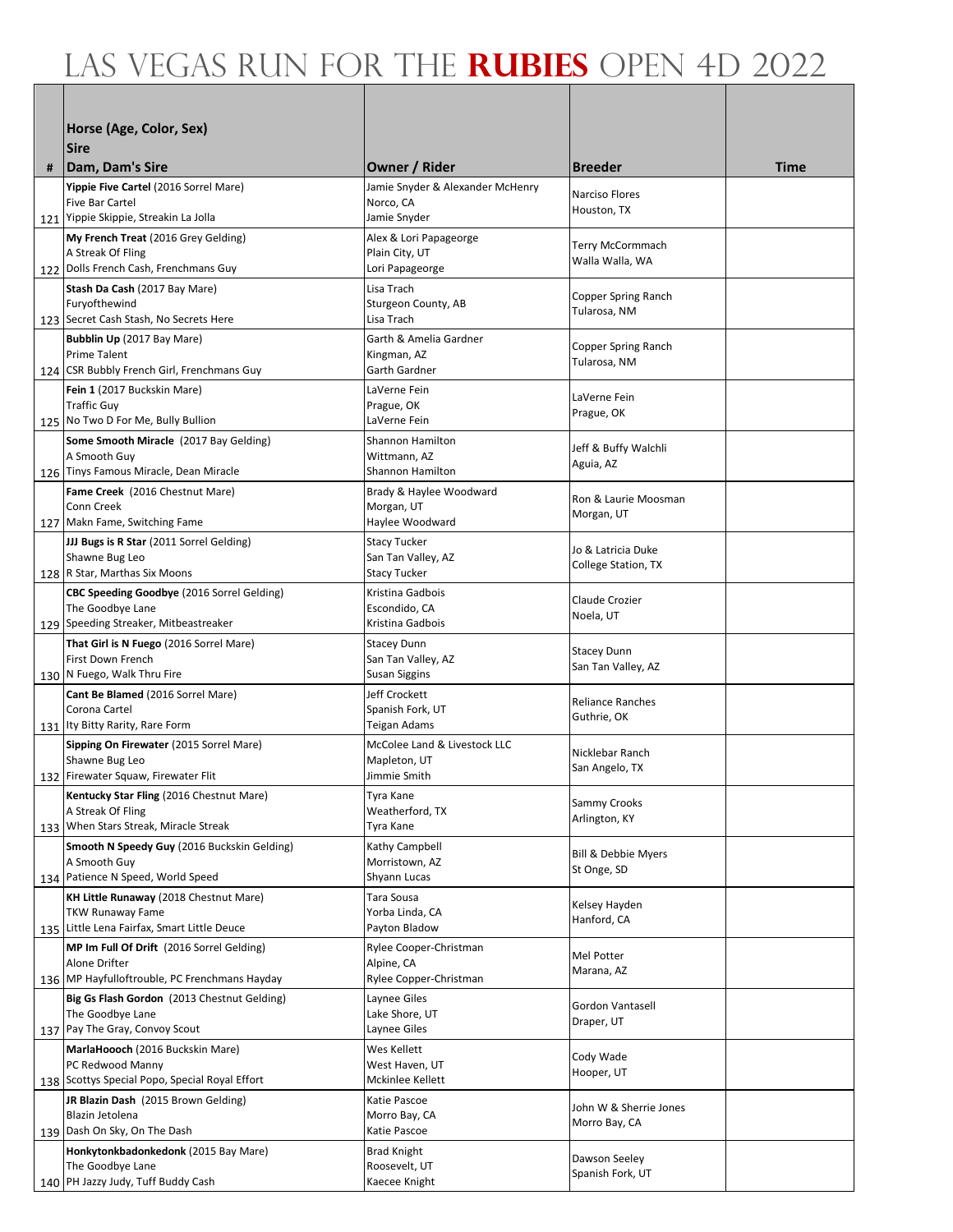|   | Horse (Age, Color, Sex)                                                     |                                          |                                        |      |
|---|-----------------------------------------------------------------------------|------------------------------------------|----------------------------------------|------|
|   | <b>Sire</b>                                                                 |                                          |                                        |      |
| # | Dam, Dam's Sire                                                             | Owner / Rider                            | <b>Breeder</b>                         | Time |
|   | Perfectly French (2017 Palomino Mare)                                       | Danielle Nixon                           | Jack Forzaml                           |      |
|   | First Down French<br>141 RGR Whos Your Daddy, Intents and Purposes          | Porterville, CA<br>Kelsey Hayden         | Lemore, CA                             |      |
|   | RKM Five Bar Gamer (2017 Sorrel Mare)                                       | <b>Toni Karre</b>                        |                                        |      |
|   | <b>Five Bar Cartel</b>                                                      | Phoenix, AZ                              | McGehee Horse & Cattle<br>Yoakum, TX   |      |
|   | 142   Sheza Gamer, Game Patriot                                             | Jenna Duhon                              |                                        |      |
|   | A Smooth Sangria (2017 Sorrel Mare)<br>A Smooth Guy                         | Greg Torgerson<br>Richfield, UT          | Thomas & Lainee Sampson                |      |
|   | 143 SX Smokin Serena, Smoke N Sparks                                        | Jayda Torgerson                          | Interior, SD                           |      |
|   | Goodbye Tax Man (2015 Grey Gelding)                                         | Kallee Munns                             | Kallee Munns                           |      |
|   | The Goodbye Lane                                                            | Promontory, UT                           | Promontory, UT                         |      |
|   | 144 JHS Tax Hawk, Sky Dee Dash<br>Jessafamoustraficguy (2017 Bay Mare)      | Kallee Munns<br>Kellie Collier           |                                        |      |
|   | <b>Traffic Guy</b>                                                          | Hereford, TX                             | Amy William<br>Sandia, TX              |      |
|   | 145 Jess Gonna Be Famous, Dash Ta Fame                                      | Kellie Collier                           |                                        |      |
|   | A Dynamite Goodbye (2014 Sorrel Mare)                                       | Kristy Yerrington                        | Megan Lewis                            |      |
|   | The Goodbye Lane<br>146 Thiefs of Diamonds, Doc O Dynamite                  | Carey, ID<br>Kristy Yerrington           | Twin Falls, ID                         |      |
|   | Booker Bordeaux (2017 Sorrel Gelding)                                       | Megan Lewis                              | Megan/Bill/Susie Lewis                 |      |
|   | <b>Tres Seis</b>                                                            | Filer, ID                                | Filer, ID                              |      |
|   | 147 Frenchy Ta Dash, Dash Ta Fame<br>JW Frenchmanicure (2011 Palomino Mare) | Megan Lewis<br><b>Wendy Platts</b>       |                                        |      |
|   | Frenchmans Guy                                                              | Scottsdale, AZ                           | <b>Wendy Platts</b>                    |      |
|   | 148 Famous Brandi, Dash Ta Fame                                             | Rylea Platts                             | Scottsdale, AZ                         |      |
|   | Two Rubles (2012 Sorrel Mare)                                               | Casey & Darcee Shepherd                  | Jay Pitcher                            |      |
|   | Twoforthedough<br>149   A Societys Lass, Society Road                       | Levan, UT<br>Darcee Shepherd             | Smithfield, UT                         |      |
|   | El Ganador PZ (2017 Chestnut Gelding)                                       | Setting Sun Ranch                        | <b>Blessed River LTD</b>               |      |
|   | <b>Tres Seis</b>                                                            | Nephi, UT                                | The Colony, TX                         |      |
|   | 150 Jazzy Corona, Corona Cartel<br>Jets Blazin Fame (2010 Chestnut Mare)    | Hailey Humphrey<br>Cathy Morgan          |                                        |      |
|   | Blazin Jetolena                                                             | Menan, ID                                | Cathy Morgan                           |      |
|   | 151 Annies Dash, Dash Ta Fame                                               | Cathy Morgan                             | Menan, ID                              |      |
|   | A Denim Twist RB (2010 Bay Gelding)<br>A Firewater Twist RB                 | Callie Jones<br>Rigby, ID                | Fawn Kerns                             |      |
|   | 152 DL Turquoise N Denim, Another Feature                                   | Callie Jones                             | Haines, OR                             |      |
|   | CR Sassy Frenchgirl (2016 Bay Roan Mare)                                    | Sylvia Howell                            | Sylvia Howell                          |      |
|   | French Streaktovegas<br>153 Estrella La Jolla, Streakin La Jolla            | Romoland, CA<br>Cassie Howell            | Romoland, CA                           |      |
|   | Winners Blu Bayou (2016 Sorrel Gelding)                                     | Amber Spencer                            |                                        |      |
|   | <b>Winners Version</b>                                                      | Roosevelt, UT                            | A&C Racing and Roping<br>Roosevelt, UT |      |
|   | 154 Bolexie Blue, Chicks A Blazin                                           | Amber Spencer                            |                                        |      |
|   | Thepressuresonboys (2015 Black Mare)<br>No Pressure On Me                   | Larry & Bonnie Blain<br>Spanish Fork, UT | <b>Tiffany McChaw</b>                  |      |
|   | 155 DHR Special Perks, On Whatta Boy                                        | Bonnie Blain                             | Weatherford, TX                        |      |
|   | Diamond Center (2016 Buckskin Gelding)                                      | Susan Smith                              | Susan Smith                            |      |
|   | A Smooth Guy<br>156 Dashs Centerfold, Dash Ta Fame                          | Blackfoot, ID<br>Susan Smith             | Blackfoot, ID                          |      |
|   | Cheyenne Cricket (2017 Sorrel Mare)                                         | Newcomb Cattle Co                        |                                        |      |
|   | <b>Eddie Stinson</b>                                                        | Elk, OK                                  | Louise Kendall<br>Cheyenne, OK         |      |
|   | 157 Cheyenne French Girl, Frenchmans Guy                                    | Jordan Bassett Kircher                   |                                        |      |
|   | <b>BCK Aintnothintoit (2017 Chestnut Gelding)</b><br>Aint Seen Nothin Yet   | Mackenzie Sather<br>Farmington, UT       | <b>Brent Wonnacott</b>                 |      |
|   | 158 Cometsdashingdipper, Dash Del Rey                                       | Kenzie Sather                            | Bluffdale, UT                          |      |
|   | Sirocco Dashin Cat (2017 Sorrel Gelding)                                    | Amber Berry                              | Rebecca Ann Coronado                   |      |
|   | JL Sirocco<br>159 Hickorys Indian Cat, Hickorys Indian Pep                  | Cedar City, UT<br>Amber Berry            | Kanarraville, UT                       |      |
|   | Hummuhs Horsepower (2017 Sorrel Gelding)                                    | Natalie Riley                            | Natalie Riley                          |      |
|   | Aint Seen Nothin Yet                                                        | Washington, UT                           | Washington, UT                         |      |
|   | 160 Tams Glo Rey Me, Tamulena                                               | Natalie Riley                            |                                        |      |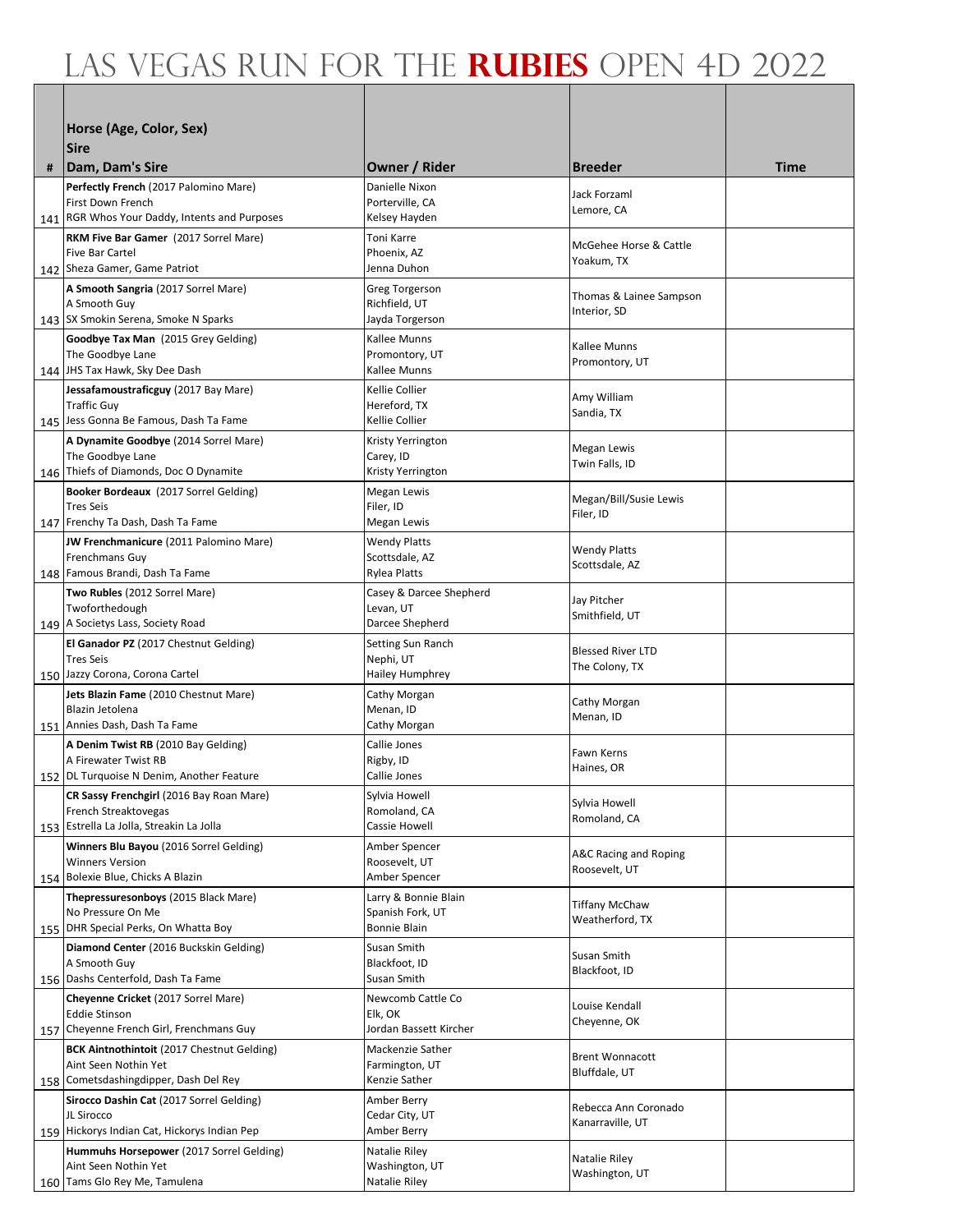|   | Horse (Age, Color, Sex)                                        |                                                   |                                     |             |
|---|----------------------------------------------------------------|---------------------------------------------------|-------------------------------------|-------------|
|   | lSire                                                          |                                                   |                                     |             |
| # | Dam, Dam's Sire                                                | Owner / Rider                                     | <b>Breeder</b>                      | <b>Time</b> |
|   | Cuz Puddin Can (2017 Bay Mare)                                 | Bri Suckla                                        | Darian Burt                         |             |
|   | Jesscuzican<br>161 DTF Puddin Cake, Dash Ta Fame               | Mancos, CO<br>Bri Suckla                          | West Jordan, UT                     |             |
|   | Nu Look (2017 Buckskin Mare)                                   | Sharli Packard                                    |                                     |             |
|   | JD Look                                                        | Phelan, CA                                        | Jeff & Jodie Bailey<br>Kennwick, WA |             |
|   | 162 Buckys Star Cash, Peponitas Cash                           | Michelle Lang-Heredia                             |                                     |             |
|   | JH Goodbyeontherocks (2017 Brown Gelding)<br>The Goodbye Lane  | Jarrod & Josie Hales<br>Spanish Fork, UT          | Lynnzie Lindstrom                   |             |
|   | 163 Might Be Rockin, Firewaterontherocks                       | Josie Hales                                       | Waddell, AZ                         |             |
|   | Flashy Suede (2017 Bay Mare)<br>First Down French              | <b>Jody Reese</b><br>Bakersfiled, CA              | Jody Reese                          |             |
|   | 164 Hixie, Docs Hickory                                        | <b>Jody Reese</b>                                 | Bakersfield, CA                     |             |
|   | Tex Walka (2017 Bay Gelding)                                   | Lance Stairs                                      | Tim P Parker & Doug Brown           |             |
|   | Slick By Design<br>165 Rene To Run, Rene Dan Jet               | Hanford, CA<br>Lyndee Stairs                      | Paso Robles, CA                     |             |
|   | Blazin Lil Bugatti (2017 Sorrel Gelding)                       | Warren C. Sprague Jr.                             |                                     |             |
|   | Blazin Jetolena                                                | Grantsville, UT                                   | Cassidy L Quinn<br>Pocatello, ID    |             |
|   | 166 Lil Reb Corvette, Reb Hot Fame                             | Laci Southerland                                  |                                     |             |
|   | Gun Locke (2015 Buckskin Gelding)<br>PC Redwood Manny          | Lance Robinson & Max Anderson<br>Spanish Fork, UT | Lance Robinson & Max<br>Anderson    |             |
|   | 167 Painted Playgun, Playgun                                   | Kylie Wells                                       | Spanish Fork, UT                    |             |
|   | Little Red Rosie (2017 Red Roan Mare)                          | Kay Cochran                                       | Tim P Parker                        |             |
|   | French Streaktovegas<br>168   Legally Roan, Rene Dan Jet       | Lipan, TX<br>Kay Cochran                          | Paso Robles, CA                     |             |
|   | Flingin Dinero (2017 Bay Roan Mare)                            | Colter & Carly Todd                               | Colter & Carly Todd                 |             |
|   | A Streak Of Fling<br>169 MP Dazzling Dan, PC Frenchmans Hayday | Willcox, AZ<br>Lexie Miller                       | Willcox, AZ                         |             |
|   | FLF Fame Luck N Coin (2017 Brown Gelding)                      | Garan Buller                                      |                                     |             |
|   | <b>Guys Pocket Coin</b>                                        | Powellbutte, OR                                   | Mary Flitner<br>Terrebonne, OR      |             |
|   | 170   Famous Lucky Clover, Dash Ta Fame                        | Garan Buller                                      |                                     |             |
|   | Six By Design (2017 Sorrel Gelding)<br>Slick By Design         | Denise Madsen<br>Arroyo Grande, CA                | Fris Bart & Jessica Lea             |             |
|   | 171 Katelyns Sixes, Streakin Six                               | Denise Madsen                                     | Brownwood, TX                       |             |
|   | See N Fame (2011 Sorrel Mare)                                  | Gleason Ranch                                     | Gleason Ranch                       |             |
|   | JD Look<br>172 Bald Ridge, Dash Ta Fame                        | Touchet, WA<br>Karen Gleason                      | Touchet, WA                         |             |
|   | Wild Away (2017 Sorrel Mare)                                   | Stephanie Wagstaff                                | Dan Baker                           |             |
|   | Conn Creek<br>173 Dannie Duck, Proudest Effort                 | Saratoga Springs, UT<br>Stephanie Wagstaaff       | Beaver, UT                          |             |
|   | Hot Irish Twister (2016 Palomino Gelding)                      | Lyle & Lapriel Clark                              |                                     |             |
|   | Irish Pay                                                      | Corinne, UT                                       | Michael McNutty<br>Oakley, UT       |             |
|   | 174 Red Hot Twister, Red Hot Quixote                           | Mindy Clark                                       |                                     |             |
|   | Paris Texas (2017 Palomino Gelding)<br>First Down French       | Krystal Dillman<br>Navasota, TX                   | Krystal Dillman                     |             |
|   | 175 Zan Parrs Texas Tea, Knight Robber                         | Krystal Dillman                                   | Navasota, TX                        |             |
|   | TLS Dats Rosie Posie (2016 Red Roan Mare)<br>Dats A Frenchman  | Randy & Tara Polich<br>Canby, OR                  | Kelli & Shawna Barichello           |             |
|   | 176   Patti Mo Peppar, All Reddy Smart                         | Tara Polich                                       | Kennewick, WA                       |             |
|   | Special For Tres PZ (2017 Bay Mare)                            | Joao Leao                                         | <b>Blessed River LTD</b>            |             |
|   | Tres Seis<br>177 Special Copauino, Strawfly Special            | Gainesville, TX<br>Joao Leao                      | Guthrie, OK                         |             |
|   | Oneminutetomidnight (2017 Brown Gelding)                       | Rose Jones                                        |                                     |             |
|   | Slick By Design                                                | Quincy, WA                                        | Kathy Grimes<br>Medical Lake, WA    |             |
|   | 178 KG Justiceweexpected, Judge Cash                           | Rose Jones                                        |                                     |             |
|   | Sweet Stinson (2016 Bay Mare)<br><b>Eddie Stinson</b>          | Rockin JR Ranch, LLC<br>Chowchilla, CA            | <b>Victory Farms</b>                |             |
|   | 179 Sweet Willow Bay, Tux N Rolls                              | Aimee Barragan                                    | Ada, OK                             |             |
|   | Easter Foose (2017 Sorrel Mare)<br>Foose                       | <b>GEM Equine LLC</b><br>Payson, UT               | JD Devereaux                        |             |
|   | 180 BF Jesses Girl, Feature Mr Jess                            | Helina Carter Thomas                              | American Fork, UT                   |             |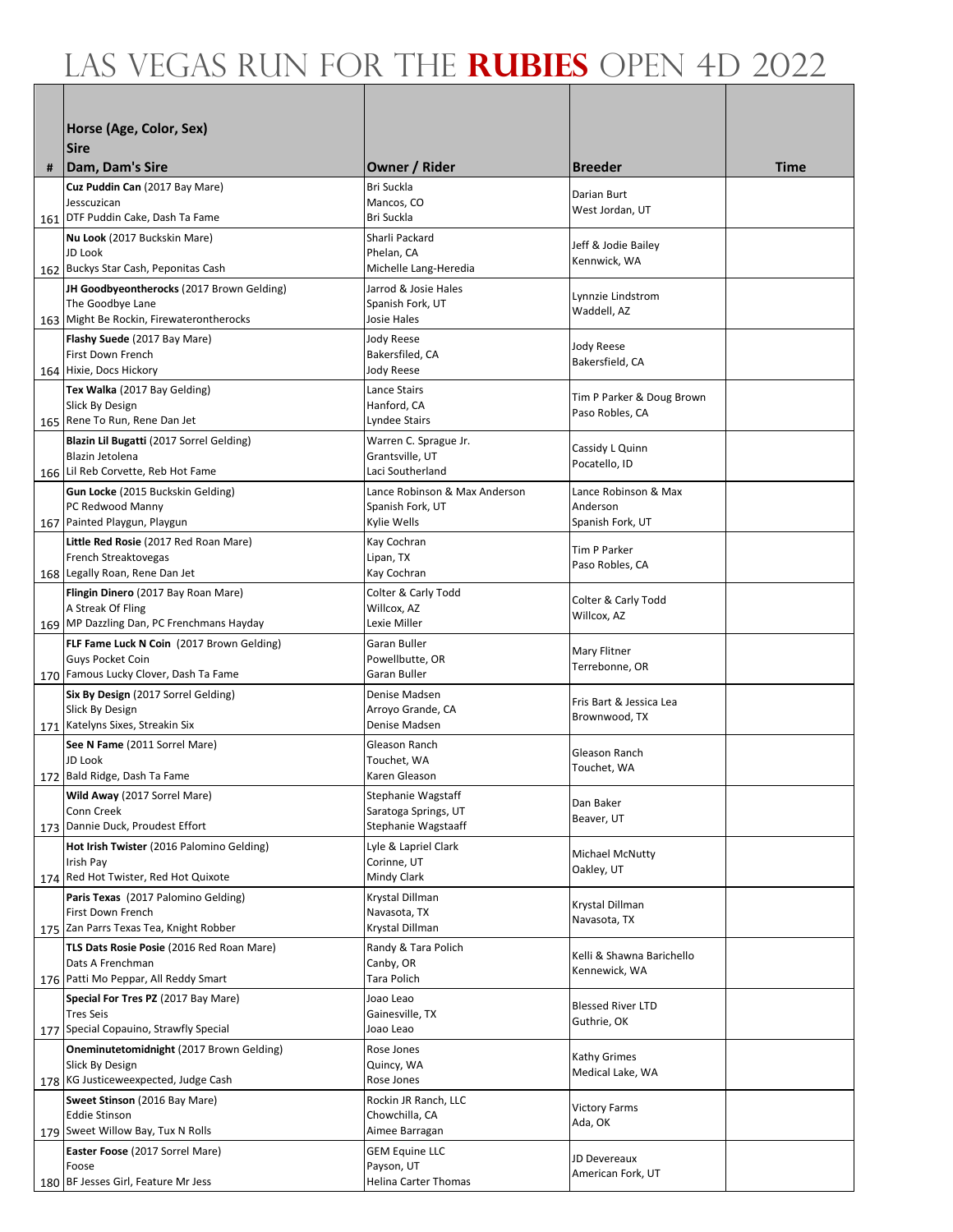|     | Horse (Age, Color, Sex)                                                            |                                           |                                         |      |
|-----|------------------------------------------------------------------------------------|-------------------------------------------|-----------------------------------------|------|
|     | <b>Sire</b>                                                                        |                                           |                                         |      |
| #   | Dam, Dam's Sire                                                                    | Owner / Rider                             | <b>Breeder</b>                          | Time |
|     | Hes Furious (2014 Bay Gelding)                                                     | Kysan Buckner                             | The Running A LLC                       |      |
|     | The Goodbye Lane<br>181 Furyx, Caylx                                               | Brenham, TX<br>Kysan Buckner              | Helper, UT                              |      |
|     | KM Famous Slippers (2017 Sorrel Mare)                                              | Katie McCaslan                            |                                         |      |
|     | <b>TKW Runaway Fame</b>                                                            | Raisin City, CA                           | Katie McCaslan<br>Raisin City, CA       |      |
|     | 182 Firewateronspecial, Firewaterontherocks                                        | Katie McCaslan                            |                                         |      |
|     | Riptide Rider (2014 Brown Gelding)<br><b>Winners Version</b>                       | <b>Brad Knight</b><br>Roosevelt, UT       | A&C Racing And Roping                   |      |
|     | 183   A Fast Runaway, Make It Anywhere                                             | Jordynn Knight                            | Roosevelt, UT                           |      |
|     | Dat French Flash (2014 Palomino Gelding)<br>First Down French                      | Nathan & Kayla Ingram                     | Norma Davey                             |      |
|     | 184   Dat Princess, Juno Dat Cash                                                  | Caldwell, ID<br>Kayla Ingram              | Lind, WA                                |      |
|     | Technistones (2014 Buckskin Gelding)                                               | Straight A Cattle Co, LLC                 | Darrin & Jennifer Henderson             |      |
|     | Technicolours                                                                      | Wittmann, AZ<br>Jaime Hinton              | Hindsville, AR                          |      |
|     | 185 Recurrent Thread, Sticks An Stones<br>A Smart Guy (2015 Palomino Gelding)      | Willie & Davi Watterson                   |                                         |      |
|     | A Smooth Guy                                                                       | Bluffdale, UT                             | George H Erb<br>Coffe Creek, MT         |      |
|     | 186 Purdy Speedy Crat, Stoli                                                       | Davi Watterson                            |                                         |      |
|     | A Texas Smoothie (2016 Sorrel Mare)<br>A Smooth Guy                                | Candice Slagel<br>Hermiston, OR           | Candice Slagel &<br>Dorthy Schmidt      |      |
|     | 187 Jettin Althea, Texas High Dasher                                               | Candice Osborne                           | Hermiston, OR                           |      |
|     | Famous Can Of Jazz (2017 Sorrel Gelding)                                           | Jeff & Buffy Walchli                      | Joe & Carla Spitz                       |      |
|     | Freckles Ta Fame<br>188 BF Frenchmans Jazzy, Frenchmans Bullet                     | Aguila, AZ<br><b>Buffy Walchli</b>        | Lamar, CO                               |      |
|     | LS Dats Cuz YourMine (2017 Grey Mare)                                              | Alan & Pam Doughty                        |                                         |      |
|     | Dats A Frenchman                                                                   | Benton City, WA                           | Alan & Pam Doughty<br>Benton City, WA   |      |
| 189 | Cashs Luck Nickel, Judge Cash<br>Blazin Rocstar (2017 Sorrel Gelding)              | Ariel McClure<br>Shelley Holman           |                                         |      |
|     | JL Sirocco                                                                         | Brentwood, CA                             | Shelley Holman<br>Brentwood, CA         |      |
|     | 190 Blazin Chili Bugs, Blazin Jetolena                                             | Shelley Holman                            |                                         |      |
|     | Sheza French O Toole (2013 Sorrel Mare)<br>First Down French                       | <b>Stacy Tucker</b><br>San Tan Valley, AZ | Taylor Lawson                           |      |
|     | 191   Reckless Run O Toole, Jody O Toole                                           | Stacy Tucker                              | New Waverly, TX                         |      |
|     | <b>Traffics Vegas Trip</b> (2015 Bay Gelding)                                      | Setting Sun Ranch                         | Dana Lynn Darnell                       |      |
|     | <b>Traffic Guy</b><br>192 Touche Touche, Oklahoma Fuel                             | Nephi, UT<br>Paisley Humphrey             | Welmer, TX                              |      |
|     | Epic Nick (2014 Grey Gelding)                                                      | Jason Gann                                |                                         |      |
|     | Epic Leader                                                                        | Manteca, CA                               | Jodi Cuccurullo<br>Pilot Point, TX      |      |
|     | 193 Nick N Cash, Dr Nick Bar<br>Famous Goodbye Lane (2013 Brown Gelding)           | Teagan Gann<br>Kristina Gadbois           |                                         |      |
|     | The Goodbye Lane                                                                   | Escondido, CA                             | Ruby Walker<br>Pingree, ID              |      |
|     | 194 VJ Ta Fame, Darkelly                                                           | Kristina Gadbois                          |                                         |      |
|     | Heza Swift Spyder (2016 Sorrel Gelding)<br>The Goodbye Lane                        | Brad & Karly Knight<br>Roosevelt, UT      | Clay Peck                               |      |
|     | 195 Coops Glory, BF Heza Hot Shot                                                  | <b>Stacy Glause</b>                       | Lehi, UT                                |      |
|     | WY Porsche By Design (2017 Sorrel Mare)                                            | Shyann Lucas                              | Shyan Lucas                             |      |
|     | Slick By Design<br>196 Fire Up The Porsche, Firewaterontherocks                    | Morristown, AZ<br>Shyann Lucas            | Morristown, AZ                          |      |
|     | MJ Lola Lane (2015 Chestnut Mare)                                                  | Mark & Linda Jarvis                       |                                         |      |
|     | The Goodbye Lane                                                                   | Spanish Fork, UT                          | Mark & Linda Jarvis<br>Spanish Fork, UT |      |
|     | 197 Pappys Fools Ta Fame, Easy Illusion<br>Grand PC Redwood (2015 Red Dun Gelding) | Marcie Wilson<br>Jeff Crockett            |                                         |      |
|     | PC Redwood Manny                                                                   | Spanish Fork, UT                          | <b>Scott Morgan Bass</b>                |      |
|     | 198 CQ Grand Daisy Hill, CQ Two Dot Hill                                           | <b>Teigan Adams</b>                       | Morgan, UT                              |      |
|     | TM Goodbye Merri (2016 Bay Mare)<br>The Goodbye Lane                               | Kelly Bladow<br>Yorba Linda, CA           | Gloria J Martineau                      |      |
|     | 199 Merri Splash, Splash Bac                                                       | Payton Bladow                             | Salt Lake City, UT                      |      |
|     | <b>Playing For First (2011 Grey Mare)</b>                                          | <b>Brandi Giles</b>                       | Royal D Ranch                           |      |
|     | Fiestas Gotta Gun<br>200 Fast Romance, First Down Dash                             | Lake Shore, UT<br>Laynee Giles            | Henrietta, TX                           |      |
|     |                                                                                    |                                           |                                         |      |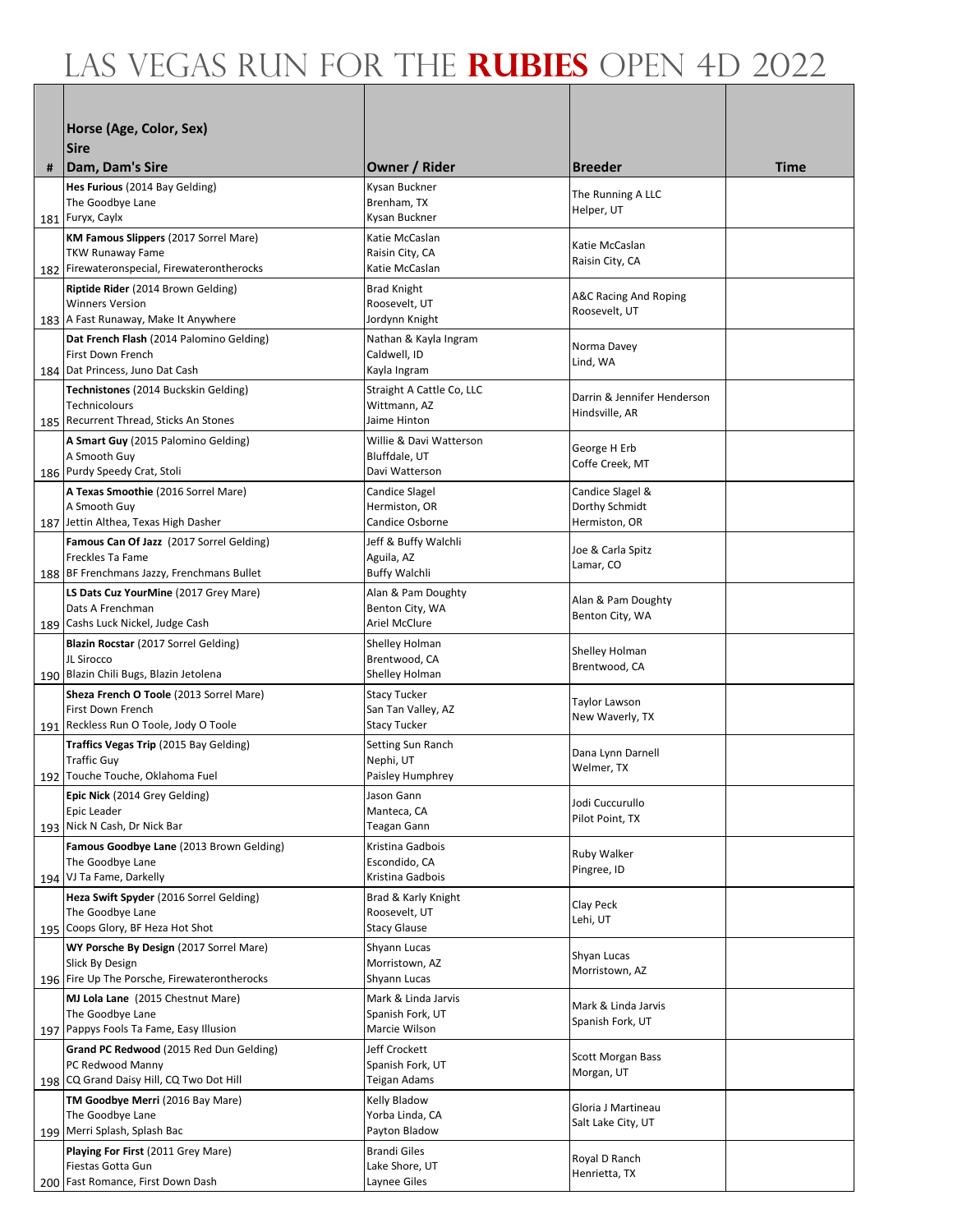|   | Horse (Age, Color, Sex)                                                          |                                         |                                            |      |
|---|----------------------------------------------------------------------------------|-----------------------------------------|--------------------------------------------|------|
|   | <b>Sire</b>                                                                      |                                         |                                            |      |
| # | Dam, Dam's Sire                                                                  | Owner / Rider                           | <b>Breeder</b>                             | Time |
|   | LS Mr Skip N Goodbye (2016 Bay Gelding)                                          | <b>Brooke Deters</b>                    | Glade Jacklin                              |      |
|   | The Goodbye Lane<br>201 Bankers Special Skip, Jay Kay Skipa Rory                 | West Jordan, UT<br><b>Brooke Deters</b> | Spanish Fork, UT                           |      |
|   | Frenchmans Spice (2015 Buckskin Gelding)                                         | Linda Jaeger                            |                                            |      |
|   | Frenchmans Guy                                                                   | Loomis, CA                              | Alyssa Hebdon<br>Smithfield, UT            |      |
|   | 202 Jo Spice For Love, Taras First Love                                          | Talia Jaeger                            |                                            |      |
|   | Rockstar By Design (2016 Brown Stallion)<br>Slick By Design                      | Jamie Bashford<br>Queen Creek, AZ       | Jason Martin & Charlie Cole                |      |
|   | 203 Streakinflingindisco, A Streak Of Fling                                      | Jamie Bashford                          | Pilot Point, TX                            |      |
|   | <b>JRFrenchNShameless</b> (2015 Palomino Gelding)                                | Jennifer Rose                           | Jacob Spitzer                              |      |
|   | First Down French                                                                | Bakersfield, CA<br>Jennifer Rose        | Tehachapi, CA                              |      |
|   | 204 Mollys Peppy Barmaid, Ginn And Peppy<br>JR Naughty Jet (2009 Sorrel Gelding) | Katie Pascoe                            |                                            |      |
|   | Blazin Jetolena                                                                  | Morro Bay, CA                           | Candice Jacob<br>Tucson, AZ                |      |
|   | 205 Dash On Sky, On The Dash                                                     | Katie Pascoe                            |                                            |      |
|   | Positively Streakin (2014 Bay Roan Mare)<br>Streakin Boon Dox                    | Kellie Collier<br>Hereford, TX          | Joe & Carla Spitz                          |      |
|   | 206 Positively A Coyote, Coyote Colonel                                          | Kellie Collier                          | Lamar, CO                                  |      |
|   | Miss Rocking Vodka (2018 Chestnut Mare)                                          | Julia Leao                              | Alyssa Loflin                              |      |
|   | Triple Vodka                                                                     | Gainesville, TX                         | Florence, CO                               |      |
|   | 207 Miss King Gin, My Masster Gin<br>Baby Seis (2017 Chestnut Mare)              | Julia Leao<br>Greg Torgerson            |                                            |      |
|   | <b>Tres Seis</b>                                                                 | Richfield, UT                           | G Villalobos & R Villagrana                |      |
|   | 208 Babies Special, Strawfly Special                                             | Jayda Torgerson                         | Riverside, CA                              |      |
|   | Too Manny Seis Frost (2017 Bay Mare)<br>PC Redwood Manny                         | Okelberry Livestock<br>Goshen, UT       | Hughes-Morley Land &<br>Livestock          |      |
|   | 209 Lady Tres Seis, Tres Seis                                                    | Katlyn Carter                           | Spanish Fork, UT                           |      |
|   | Theres Alwayz Hope (2014 Sorrel Mare)                                            | Megan Lewis                             | Megan/Bill/Susie Lewis                     |      |
|   | Frenchmans Guy<br>210 Eazy Fame, Dash Ta Fame                                    | Filer, ID<br>Megan Lewis                | Filer, ID                                  |      |
|   | Smooth Hershey High (2014 Bay Gelding)                                           | <b>Brad Knight</b>                      |                                            |      |
|   | A Smooth Guy                                                                     | Roosevelt, UT                           | <b>Tyler Schaffner</b><br>Stephenville, TX |      |
|   | 211 On A Hershey High, On A High                                                 | Kaecee Knight                           |                                            |      |
|   | RV Slick Satin (2017 Brown Mare)<br>Slick By Design                              | Setting Sun Ranch<br>Nephi, UT          | Randy & Vauan Walker                       |      |
|   | 212 Two Dash To Fame, Dash Ta Fame                                               | Hailey Humphrey                         | Pingree, ID                                |      |
|   | <b>Gunnit To Sixty 37 (2017 Grey Gelding)</b>                                    | Callie Jones                            | Shannon Akerstrom                          |      |
|   | PG Dry Fire<br>213 Packin Golden, Packin Sixes                                   | Rigby, ID<br>Callie Jones               | Potter Valley, CA                          |      |
|   | Repete The Beat (2018 Sorrel Mare)                                               | Kathy Montano                           |                                            |      |
|   | Repete Offender                                                                  | Washington, UT                          | Kristi Hayes<br>Pahrump, NV                |      |
|   | 214 Lanes Melody, Lanes Leinster<br>GM Easy To Win (2017 Palomino Mare)          | Kathy Montano<br>Bill & Autumn Keller   |                                            |      |
|   | Conn Creek                                                                       | Fairview, UT                            | Gloria Mortineau<br>Salt Lake City, UT     |      |
|   | 215 Tads Cuddle, Tads Pride                                                      | Autumn Keller                           |                                            |      |
|   | VF Eddies Favorite (2018 Sorrel Mare)<br><b>Eddie Stinson</b>                    | <b>Emily Hannaford</b><br>Creston, CA   | <b>Victory Farms</b>                       |      |
|   | 216 Favorite Forfeit, Favorite Cartel                                            | <b>Emily Hannaford</b>                  | Ada, OK                                    |      |
|   | TR Lions On Fire (2017 Bay Mare)                                                 | Faith Lencioni                          | Tonya Rosebrook                            |      |
|   | PG Dry Fire<br>217 Lion In The House, Lions Share Of Fame                        | Worley, ID<br>Faith Lencioni            | Prinville, OR                              |      |
|   | TS RedHotMaci (2017 Chestnut Mare)                                               | Cathy Morgan                            |                                            |      |
|   | The Goodbye Lane                                                                 | Menan, ID                               | Sherry Oliver<br>Roy, UT                   |      |
|   | 218 Tsparkerslittlejewel, Dashair                                                | Cathy Morgan                            |                                            |      |
|   | Crimson Goodbye (2017 Bay Mare)<br>The Goodbye Lane                              | Shad Hansen<br>Inkom, ID                | Sheila Hardwick                            |      |
|   | 219 A Crimson Print, Crimson Champ                                               | Shad Hansen                             | West Jordan, UT                            |      |
|   | SGS Lenas Maine Fame (2017 Bay Mare)<br>JB Proud N Famous                        | Sarah Smith                             | Sarah M Henry-Andrews                      |      |
|   | 220 Sheza Leapin Lena, Sir Cashanova                                             | Spanish Fork, UT<br>Sarah Smith         | Payson, UT                                 |      |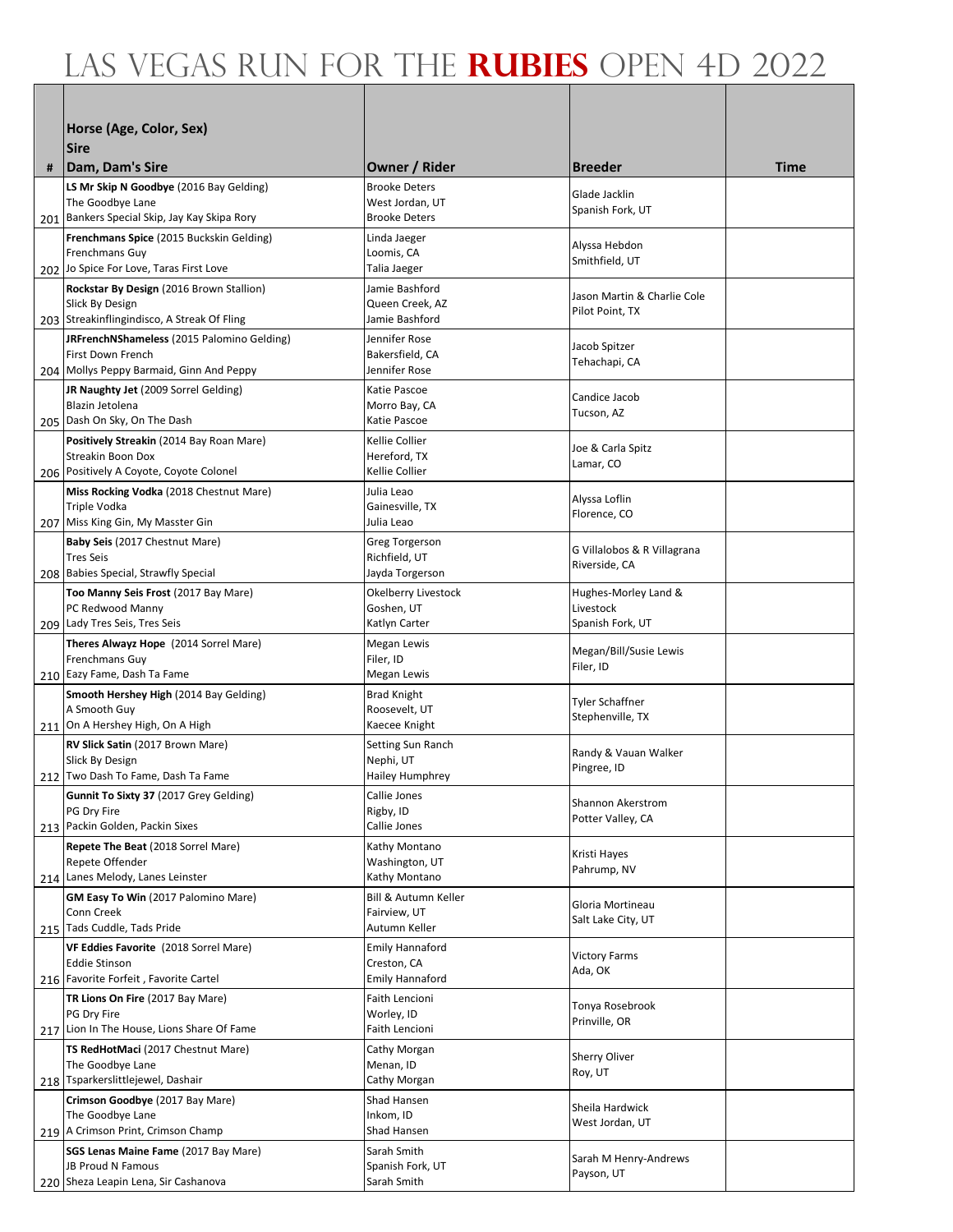|     | Horse (Age, Color, Sex)                                                          |                                          |                                               |      |
|-----|----------------------------------------------------------------------------------|------------------------------------------|-----------------------------------------------|------|
|     | <b>Sire</b>                                                                      |                                          |                                               |      |
| #   | Dam, Dam's Sire                                                                  | Owner / Rider                            | <b>Breeder</b>                                | Time |
|     | Mr Dashin Talent (2018 Buckskin Gelding)                                         | Joe & Linda Vick                         | Michelle G Blanchet                           |      |
|     | Ima Talented Guy<br>221 Jess Dashin For Cash, Visionarian                        | Hesperia, CA<br>Linda Vick               | Rosedale, LA                                  |      |
|     | Merri A Slick Doc (2017 Bay Gelding)                                             | Rhonda Pensinger                         |                                               |      |
|     | Slick By Design                                                                  | Bakersfield, CA                          | Travis Eaton & Dave Armstrong<br>Caldwell, ID |      |
|     | 222 Cee The View, Merridoc                                                       | Rhonda Pensinger                         |                                               |      |
|     | Specialstreakinfling (2017 Bay Gelding)<br>A Streak Of Fling                     | Taryn Bruner<br>Brentwood, CA            | <b>Erin Parsons</b>                           |      |
|     | 223 How Skipngonaked, Strawflyin Buds                                            | <b>Taryn Bruner</b>                      | Marana, AZ                                    |      |
|     | Carrot Top Lane (2017 Dun Mare)                                                  | Jordan Argyle                            | Glade Jacklin                                 |      |
|     | The Goodbye Lane                                                                 | Riverton, UT                             | Payson, UT                                    |      |
|     | 224 Cameo Dun, Tigger Dun IT<br>Frenchcoloursaflying (2009 Palomino Gelding)     | Jordan Argyle<br>Maley Shockley          |                                               |      |
|     | Frenchmans Guy                                                                   | Mapleton, UT                             | <b>Stacy Henson</b><br>Goreville, IL          |      |
|     | 225 Suzie B Hot, Hot Colours                                                     | <b>Brock Shockley</b>                    |                                               |      |
|     | Two Karat Eddie (2009 Bay Gelding)<br><b>Eddie Stinson</b>                       | Jessi Vega<br>Eureka, NV                 | Donald Henderson                              |      |
|     | 226 Two Karat Chick, Diamond                                                     | Jessi Gordon                             | Shannon, NC                                   |      |
|     | GG The Blurr (2011 Red Dun Gelding)                                              | <b>Goodrich Quarter Horses</b>           | <b>Goodrich Quarter Horses</b>                |      |
|     | <b>Winners Version</b>                                                           | Bluebell, UT<br>Kelsi Goodrich           | Bluebell, UT                                  |      |
|     | 227 Cassy Flo, Sr Cashanova<br>Streaken Cat (2012 Bay Roan Gelding)              | SM & Billie Floyd                        |                                               |      |
|     | A Streak Of Fling                                                                | Cortez, CO                               | SM & Billie Floyd                             |      |
|     | 228 Stalking Cat, Future Storm                                                   | Falena Hunter                            | Cortez, CO                                    |      |
|     | JR Streakin Espuela (2013 Bay Roan Gelding)                                      | Sherrie Jones                            | <b>Shannon Marcum</b>                         |      |
|     | A Streak Of Fling<br>229 Espuela Pleasure, Blue Light Ike                        | Morro Bay, CA<br>Sherrie Jones           | Royse City, TX                                |      |
|     | Im On A French Hi (2013 Sorrel Mare)                                             | Darcey Mullen                            |                                               |      |
|     | First Down French                                                                | Prineville, OR                           | <b>Terry Deupree</b><br>Eagle Point, OR       |      |
|     | 230 Quick Tips, Jazzing Hi                                                       | Jenna Duhon                              |                                               |      |
|     | Dusty Blond N Famous (2013 Palomino Mare)<br>Aint Seen Nothin Yet                | Falena Dale<br>Cortez. CO                | Falena Dale                                   |      |
|     | 231 Mightys Smokey Lady, He Isa Boogie                                           | Victoria Holtz-Necas                     | Cortez, CO                                    |      |
|     | Leggz Loves A Crowd (2014 Sorrel Mare)                                           | Alex Simpson                             | Michelle L Smith                              |      |
|     | Draws A Crowd<br>232 BVR Ladys A Smash, Smashed Casanova                         | Clovis, CA<br>Alex Simpson               | Winchester, OH                                |      |
|     | Streak Ta Fling (2015 Bay Roan Mare)                                             | Gleason Ranch                            |                                               |      |
|     | A Streak Of Fling                                                                | Touchet, WA                              | Gleason Ranch<br>Touchet, WA                  |      |
|     | 233 Daves Jet Ta Fame, Dash Ta Fame                                              | Karen Gleason                            |                                               |      |
|     | Blue Pogonip Society (2013 Brown Gelding)<br>Sparkys Blue Road                   | <b>Tonia Davis</b><br>Ogden, UT          | 7B Performance Horses                         |      |
|     | 234 MS Pico Society, Sweet Society Road                                          | <b>Tonia Davis</b>                       | Bliss, ID                                     |      |
|     | Fixn To B Famous (2015 Bay Gelding)                                              | Laura Zamora                             | M. Jones                                      |      |
|     | JB Proud N Famous<br>235 Fergie Fire Water, Infamous Fire                        | Brentwood, CA<br>Laura Zamora            | Joseph, UT                                    |      |
|     | Illuminated Design (2015 Grey Mare)                                              | Jill Moody                               |                                               |      |
|     | Slick By Design                                                                  | Pierre, SD                               | Jill Moody<br>Pierre, SD                      |      |
|     | 236 Illuminated Change, Mr Illuminator<br>Aint I A Hustler (2016 Sorrel Gelding) | Kathy Relyea<br>Riley & Brittney Wanlass |                                               |      |
|     | Aint Seen Nothin Yet                                                             | Central Valley, UT                       | Jordan Hanson                                 |      |
| 237 | Losein Control, Lose Yourself                                                    | Katelyn Carter                           | Central Valley, UT                            |      |
|     | LJ Band on the Run (2016 Sorrel Gelding)                                         | Lisa Johnson                             | Lisa Johnson                                  |      |
|     | The Goodbye Lane<br>238 Red Melody Band, Red                                     | Las Vegas, NV<br>Lisa Johnson            | Las Vegas, NV                                 |      |
|     | HR Fames French Kiss (2017 Sorrel Mare)                                          | John Krambeer                            |                                               |      |
|     | A Smooth Guy                                                                     | Temecula, CA                             | Thomas O'Neal<br>Choudrant, LA                |      |
|     | 239 Fames Fiery Kiss, Dash Ta Fame                                               | Kristen Weaver-Brown                     |                                               |      |
|     | My Drifty Pinkster (2017 Chestnut Gelding)<br>PCR Pink Cadillac                  | Russ & Edria Day<br>Delta, UT            | John P Schena                                 |      |
|     | 240 Diamond Drift Kip, Hyleo Bar Rio                                             | Edria Day                                | Richfield, UT                                 |      |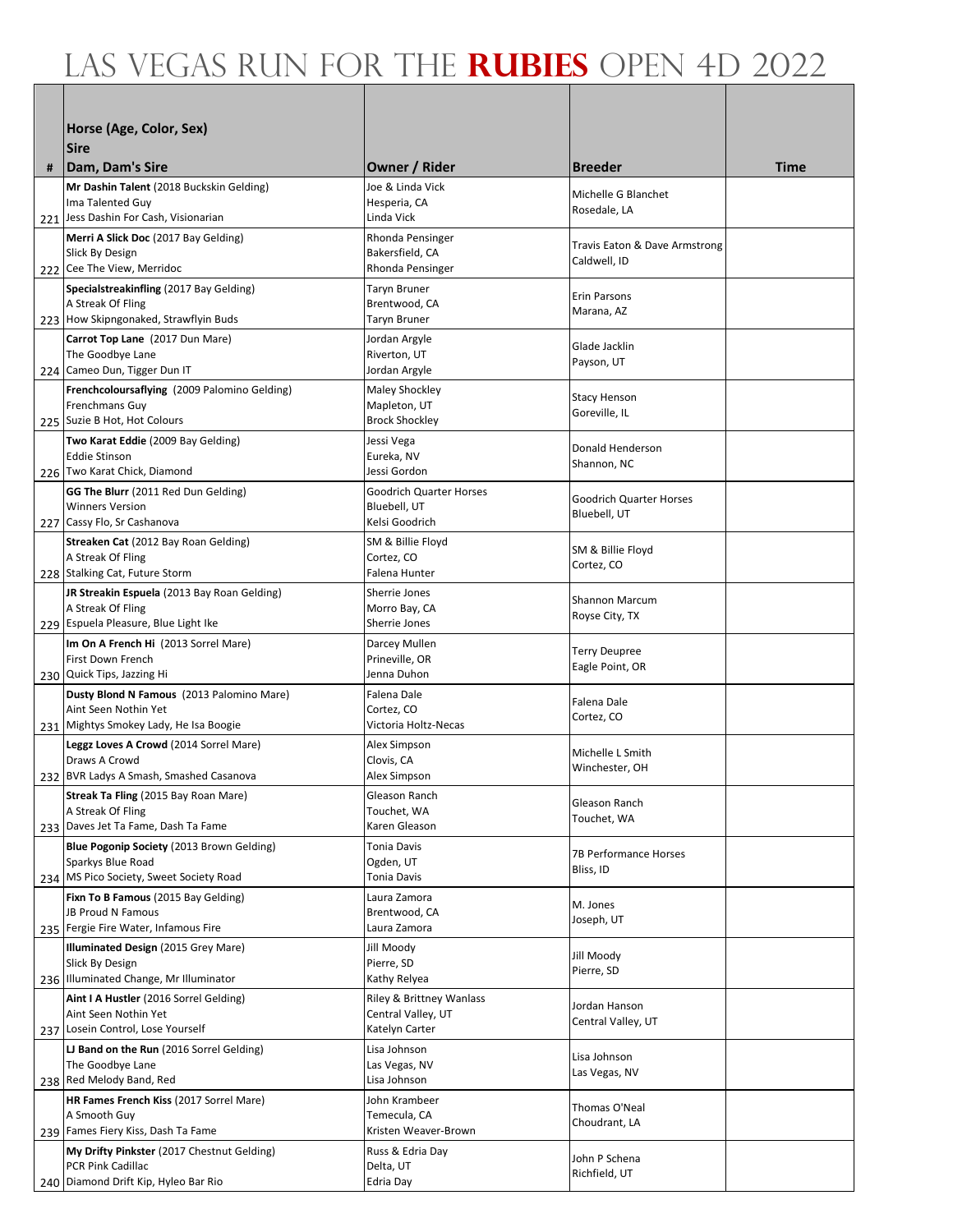|     | Horse (Age, Color, Sex)                                                        |                                         |                                                |      |
|-----|--------------------------------------------------------------------------------|-----------------------------------------|------------------------------------------------|------|
|     | <b>Sire</b>                                                                    |                                         |                                                |      |
| #   | Dam, Dam's Sire                                                                | Owner / Rider                           | <b>Breeder</b>                                 | Time |
|     | Zip Charm (2017 Grey Gelding)                                                  | Ashley Cockrum                          | Bruce & Janet Keaster                          |      |
|     | JL Reddy To Charm<br>241 Royals Zip N Shugar, Royal Three Charge               | Corinne, UT<br>Ashley Cockrum           | Belt, MT                                       |      |
|     | Slick Rappin Judge (2017 Sorrel Gelding)                                       | Jessica Hannan                          | Rachelle Smith Mose                            |      |
|     | Slick By Design                                                                | Wittmann, AZ                            | Bend, OR                                       |      |
|     | 242 Cash Bet On Biankus, Judge Cash<br>Dale Smooth Guy (2017 Buckskin Gelding) | Jessica Hannan<br>Sierra Marcella       |                                                |      |
|     | A Smooth Guy                                                                   | Tucson, AZ                              | Rob Stevenson<br>Mineola, IA                   |      |
|     | 243 Curtis Smart Cover, Coverallbases                                          | Sierra Marcella                         |                                                |      |
|     | Tfour Shomethemoney (2017 Bay Gelding)<br>Tfouroverdrivinnfame                 | Makenna Christensen<br>Lakepoint, UT    | Melissa Taylor                                 |      |
|     | 244 Money From The Mint, On The Money Red                                      | Makenna Christensen                     | Neola, UT                                      |      |
|     | SR Romancing The Guy (2018 Perlino Mare)                                       | Dakota Anderson                         | Katherine Sheresa Jackson                      |      |
|     | <b>Traffic Guy</b><br>245   A Hoppin Romance, Frog Hollow Fire                 | Porterville, CA<br>Dakota Anderson      | Piedmont, OK                                   |      |
|     | Jet N Aroundtheglobe (2015 Sorrel Gelding)                                     | Kysan Buckner                           | <b>Busby Quarterhorse LLC</b>                  |      |
|     | Blazin Jetolena                                                                | Brenham, TX                             | Millsap, TX                                    |      |
|     | 246 Shawnee Fame, Dash Ta Fame<br>U Bet Ima Looker (2017 Bay Mare)             | Kysan Buckner<br><b>Brad Knight</b>     |                                                |      |
|     | Irish Pay                                                                      | Roosevelt, UT                           | Dorothy Bligh<br>Norris, SD                    |      |
|     | 247 Streakin Lil Sadie, A Streak Of Fling                                      | Jordynn Knight                          |                                                |      |
|     | Money On The Six (2014 Sorrel Gelding)<br>Designer Red                         | Jimmie Smith<br>McDade, TX              | Thomas O'Neal                                  |      |
|     | 248   Six Gators Too Go, Marthas Six Moons                                     | Jimmie Smith                            | Chodrant, LA                                   |      |
|     | Peachez (2016 Buckskin Mare)                                                   | Richard & Diana Miller                  | Lisa Anderson                                  |      |
|     | JD Look<br>249 MS Creme Of Wheats, Black Buckwheat                             | Moses Lake, WA<br>Kayla Ingram          | Walla Walla, WA                                |      |
|     | CSE C U In Vegas (2014 Buckskin Mare)                                          | <b>Candice Slagel</b>                   | Candice Slagel &                               |      |
|     | French Streaktovegas<br>250 CSE Grace of Gold, Dash of Royal Gold              | Hermiston, OR<br>Candice Osborne        | Dorothy Schmidt<br>Hermiston, OR               |      |
|     | War Baby (2017 Bay Mare)                                                       | Jaime Hinton                            |                                                |      |
|     | Blazin Jetolena<br>251 Spin Me Rite Round, Royal Shake Em                      | Wittman, AZ<br>Jaime Hinton             | Kailey Dement<br>Granbury, TX                  |      |
|     | Cimarron Lane TaFame (2016 Sorrel Mare)                                        | Shelley Holman                          |                                                |      |
|     | The Goodbye Lane                                                               | Brentwood, CA                           | Judith L Talbot<br>Walla Walla, WA             |      |
|     | 252 Silver Shu Shine, Silver Enchantment                                       | Shelley Holman                          |                                                |      |
|     | Letta Girl Jet (2016 Bay Mare)<br>Blazin Jetolena                              | Jeff & Buffy Walchli<br>Aguila, AZ      | Robyn Herring                                  |      |
|     | 253 Letta Girl Roll, Letta Hank Do It                                          | <b>Buffy Walchli</b>                    | Huntington, TX                                 |      |
|     | VF Stiched N Gold (2013 Palomino Mare)<br><b>Eddie Stinson</b>                 | Jason Gann<br>Manteca, CA               | <b>Victory Farms</b>                           |      |
|     | 254 VF Take The Gold, Famous Gold Coin                                         | <b>Teagan Gann</b>                      | Ada, OK                                        |      |
|     | Lenas Sunny Lane (2017 Bay Mare)                                               | Willie & Davi Watterson                 | Cameron Warner                                 |      |
|     | The Goodbye Lane<br>255 Leanin Sunset, SSR Dun It                              | Bluffdale, UT<br>Davi Watterson         | Spanish Fork, UT                               |      |
|     | <b>SG Lifeinthefastlane</b> (2017 Grey Gelding)                                | <b>Stacy Glause</b>                     | <b>Stacy Glause</b>                            |      |
|     | The Goodbye Lane<br>256 Full Of Fame, Poco Lijerito                            | Payson, UT<br><b>Stacy Glause</b>       | Payson, UT                                     |      |
|     | TwoBigFourMyBritches (2015 Sorrel Mare)                                        | Setting Sun Ranch                       |                                                |      |
|     | <b>Tres Seis</b>                                                               | Nephi, UT                               | Steel Gang Quarter Horses LLC<br>Newellton, LA |      |
|     | 257 KPS Pockets Of Fire, Firewater Flit<br>Miss Peponita Fame (2018 Grey Mare) | Paisley Humphrey<br>Katie McCaslan      |                                                |      |
|     | <b>TKW Runaway Fame</b>                                                        | Raisin City, CA                         | Sabrina & Sydney Wheeler<br>Strathmore, CA     |      |
| 258 | Miss McLeoaknita Flo, Mr Peponita Flo                                          | Katie McCaslan                          |                                                |      |
|     | Our First Goodbye (2013 Brown Mare)<br>The Goodbye Lane                        | Mark & Linda Jarvis<br>Spanish Fork, UT | Mark & Linda Jarvis                            |      |
|     | 259 Jesse James Agent, Jesse James Jr                                          | Marcie Wilson                           | Spanish Fork, UT                               |      |
|     | <b>LS Miss Me In Paris (2011 Sorrel Mare)</b><br>First Down French             | Alan & Pam Doughty<br>Benton City, WA   | Alan & Pam Doughty                             |      |
|     | 260 Sugar Mama Cash, Mr Ettablu                                                | Ariel McClure                           | Benton City, WA                                |      |